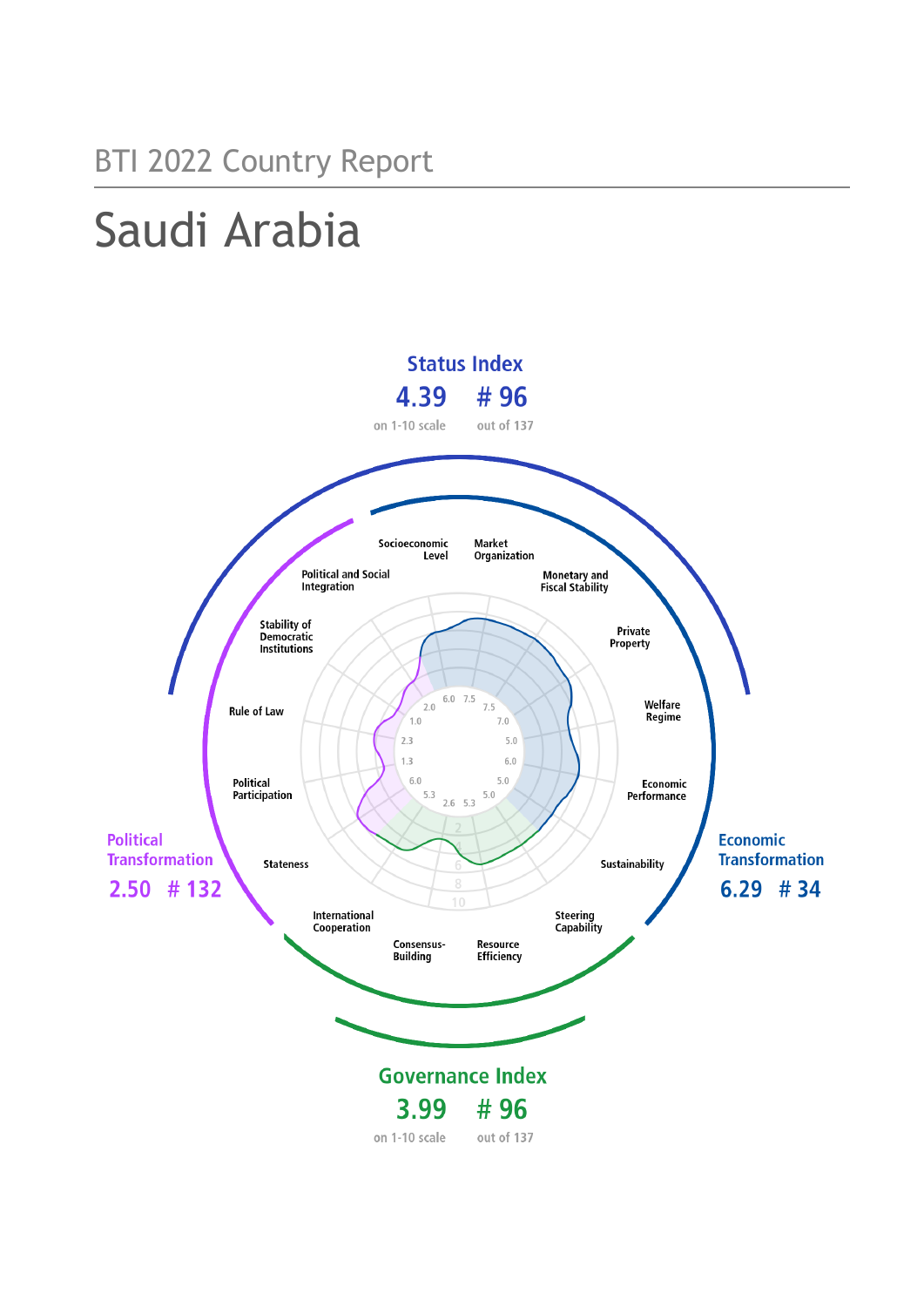This report is part of the **Bertelsmann Stiftung's Transformation Index (BTI) 2022**. It covers the period from February 1, 2019 to January 31, 2021. The BTI assesses the transformation toward democracy and a market economy as well as the quality of governance in 137 countries. More on the BTI at [https://www.bti-project.org.](https://www.bti-project.org/)

Please cite as follows: Bertelsmann Stiftung, BTI 2022 Country Report — Saudi Arabia. Gütersloh: Bertelsmann Stiftung, 2022.

This work is licensed under a **Creative Commons Attribution 4.0 International License**.

#### **Contact**

Bertelsmann Stiftung Carl-Bertelsmann-Strasse 256 33111 Gütersloh Germany

**Sabine Donner** Phone +49 5241 81 81501 sabine.donner@bertelsmann-stiftung.de

**Hauke Hartmann** Phone +49 5241 81 81389 hauke.hartmann@bertelsmann-stiftung.de

**Claudia Härterich** Phone +49 5241 81 81263 claudia.haerterich@bertelsmann-stiftung.de

**Sabine Steinkamp** Phone +49 5241 81 81507 sabine.steinkamp@bertelsmann-stiftung.de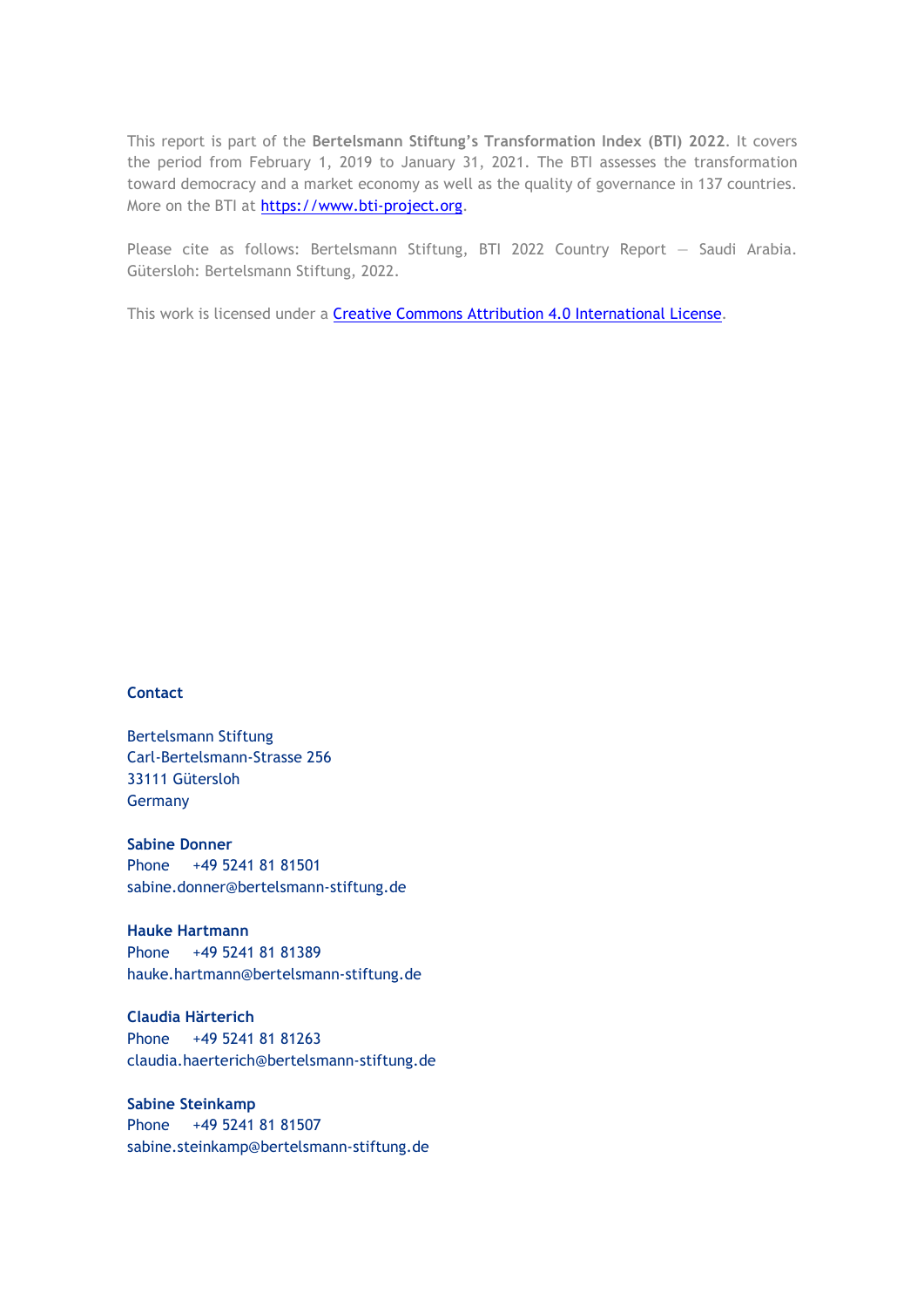#### **Key Indicators**

| Population               | M      | 34.8 | HDI.                           | 0.854 | GDP p.c., PPP $\ S$       |      | 46762 |
|--------------------------|--------|------|--------------------------------|-------|---------------------------|------|-------|
| Pop. growth <sup>1</sup> | % p.a. | 1.6  | HDI rank of 189                | 40    | Gini Index                |      |       |
| Life expectancy          | vears  | 75.1 | UN Education Index             | 0.789 | Poverty <sup>3</sup>      | $\%$ |       |
| Urban population %       |        | 84.3 | Gender inequality <sup>2</sup> | 0.252 | Aid per capita $\sqrt{5}$ |      |       |
|                          |        |      |                                |       |                           |      |       |

Sources (as of December 2021): The World Bank, World Development Indicators 2021 | UNDP, Human Development Report 2020. Footnotes: (1) Average annual growth rate. (2) Gender Inequality Index (GII). (3) Percentage of population living on less than \$3.20 a day at 2011 international prices.

# Executive Summary

The collapse in global oil prices and the COVID-19 pandemic defined the major framework for the Kingdom of Saudi Arabia (KSA) during this report's assessment period, yielding both positive and negative impacts on Saudi Arabia's political and economic transformation.

The global oil price slump, a result of the Saudi-Russian oil price war, but subsequently worsened by the outbreak of coronavirus pandemic, has taken a toll on the Saudi economy. The pressures deriving from the emergency measures dealing with the pandemic depleted Saudi foreign exchange reserves from \$490 billion in January 2019 to \$456.9 billion in November 2020, and forced Saudi Arabia to cut and divert \$8 billion from its ambitious Vision 2030 budget. As of the time of writing, the government had successfully contained the pandemic through the imposition of draconian measures. A further notable development has been the high degree of policy coordination between different government departments and agencies in response to the COVID-19 crisis. Saudi Arabia had previously striven for such coordination, but in the past had failed to achieve it. The government also launched several substantial economic incentives packages designed to keep the economy afloat, particularly focusing on the private sector. This is part of the reason why the country has posted budgetary deficits for the last three consecutive years.

On the political front, the COVID-19 response has resulted in significant limitations for Saudi citizens. Restrictions on protests and street demonstrations were tightened, much as in the period during and following the Arab Spring.

Some progress was made with regard to the situation of Saudi women. After achieving the right to vote and run in municipal elections in 2015, and the right to obtain driving licenses in June 2018, they have also moved ahead economically. Women are now allowed to receive job training through government-approved centers and institutes, although this has been disrupted by the pandemic, and are winning limited access to employment. However, the government has continued to crack down on women's rights activists, arresting and detaining some under very difficult circumstances without any legal process.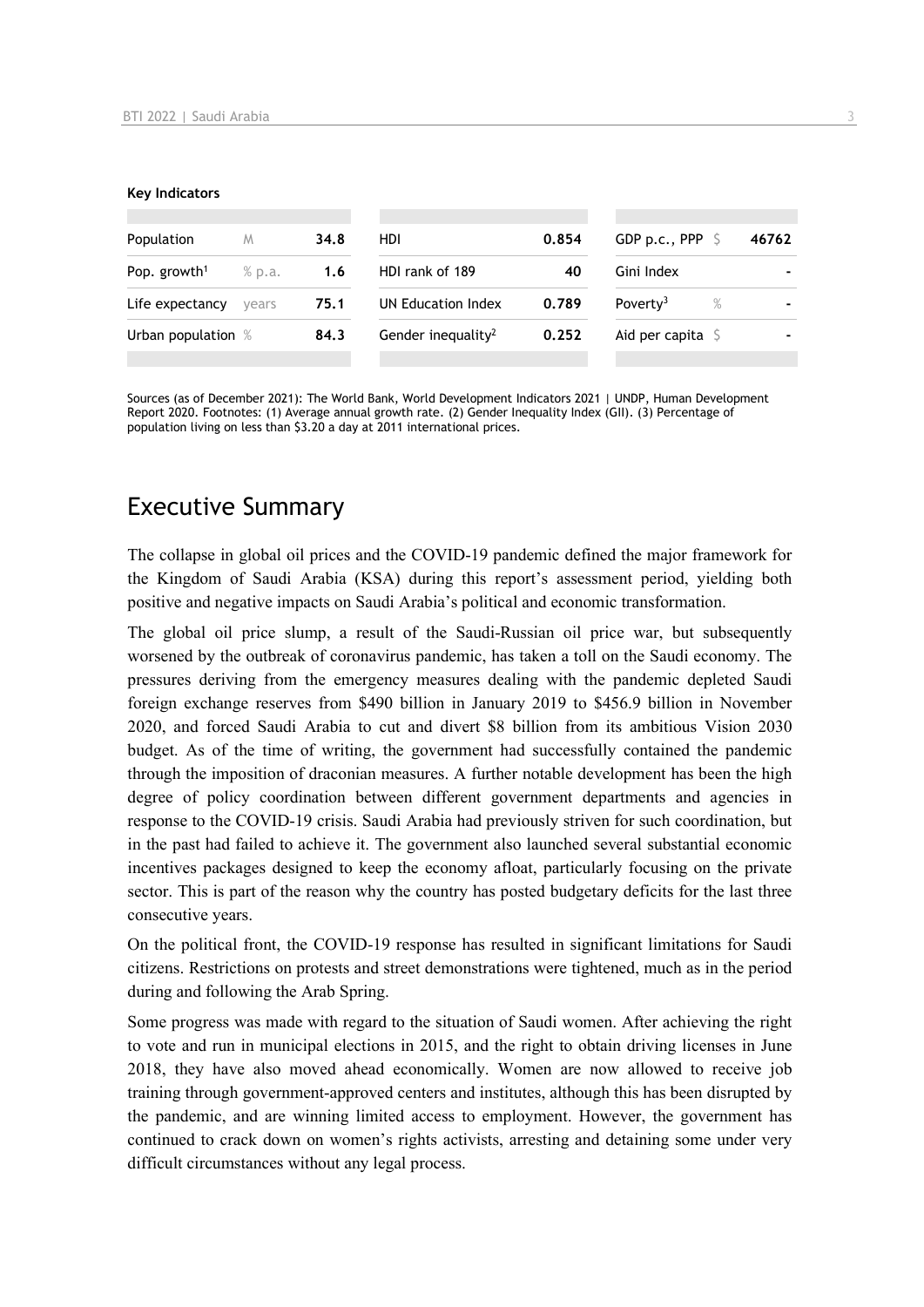King Salman bin Abdulaziz Al Saud has continued his muscular foreign policy approach, evident in his decision to launch airstrikes on Yemen in March 2015, and in the subsequent invasion of that country. Despite U.N. efforts to find a solution to the war in Yemen, neither the Saudi-led coalition (SLC) nor the Houthi rebels have made serious efforts to reach a negotiated settlement. The kingdom has also worked relentlessly to combat Iran's influence throughout the region. After fighting a protracted political, economic and diplomatic war for three years, King Salman finally reconciled with Qatar in January 2021.

Saudi Arabia's decision to support Bahrain's and the United Arab Emirates' normalization of relations with Israel has helped to thaw Arab-Israeli relations. Forced by the strategic need to contain Iran's regional influence, the kingdom itself moved closer to Israel by granting Israel's national carrier, El Al, the right to fly over Saudi airspace. Israeli Prime Minister Benjamin Netanyahu was reported to have visited Saudi Arabia secretly in November 2020. Internationally, Crown Prince Mohammed bin Salman's (MBS) apparent involvement in journalist Jamal Khashoggi's murder, which was further substantiated by a CIA assessment and a U.N. special rapporteur's report, remained a serious embarrassment for the kingdom.

# History and Characteristics of Transformation

The Kingdom of Saudi Arabia, formally declared by King Abd al-Aziz of the Central Arabian Al Saud clan in 1932, is the dominant state on the Arabian Peninsula. Saudi Arabia is an absolute monarchy ruled by the sons of Abd al-Aziz, who died in 1953. The Wahhabi brand of Islam and its teachings provide the basic guidelines for the kingdom's political, social and cultural foundations. The first Council of Ministers was created in 1953, at a time when oil income began to play an increasingly vital role in the Saudi process of state formation. In the years following, the country's national administration expanded rapidly, state services and the population's standard of living grew substantially, and the state began playing an increasingly strong, direct role in people's lives.

The country's large-scale oil-fueled rentier economy – which developed gradually over time – led to the creation of a new business class of merchants and contractors belonging to families close to the royals. The kingdom experienced some political and labor unrest in the 1950s and 1960s, during the heyday of Arab nationalism. However, the Al Saud rulers, supported by the Wahhabi clergy, managed to suppress strikes in the (oil-rich) eastern al-Sharqiya province while increasing its control over the political system and averting several military coup attempts. Accounting in large part for the Al Saud's survival as rulers is the fact that they have successfully installed various family members in key positions throughout government institutions, including the security services, which feature a large number of princes.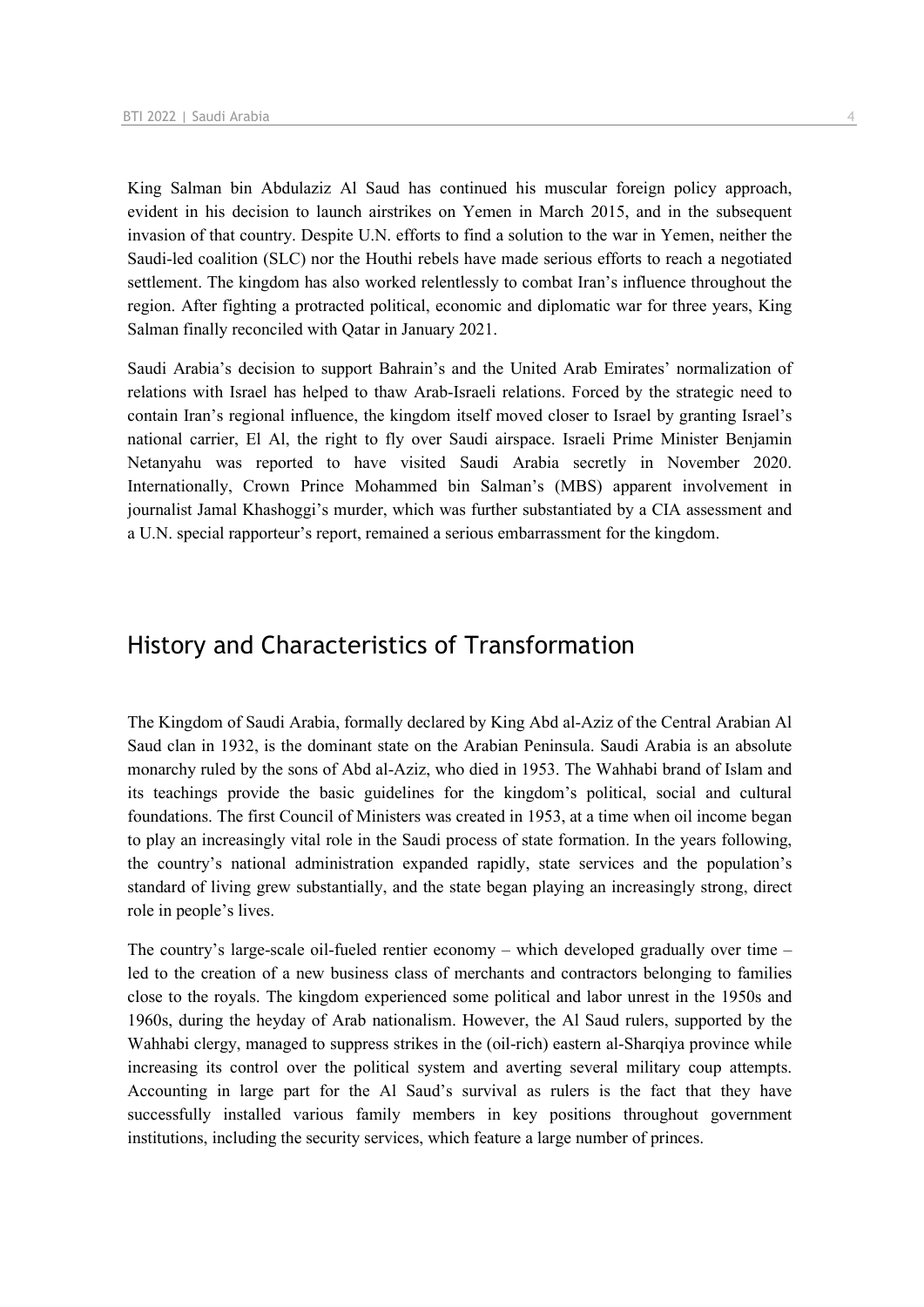Real challenges to the Al Saud regime have come from two main sources – al-Qaeda in the Arabian Peninsula (AQAP) (2003 – 2006), and the Shi'ite grievances in al-Sharqiya, both of which the state has successfully fought off. The Islamic State of Iraq and the Levant (ISIL) emerged as a major threat to the Al Saud rulers in the summer of 2014, but has been defeated as well.

The kingdom achieved its highest real GDP per capita in the early 1980s. Since then, the economy has expanded, despite fluctuating global oil prices. The post-2003 economic expansion allowed for increased public employment and an improvement in public services, but given the country's rapidly growing resident population, which now exceeds 34 million (30% of whom were expatriate workers as of 2020), resources are stretched more thinly than they were in the early 1980s. The gradual post-2014 decline in oil prices and the kingdom's war against Yemen, launched in March 2015, have together placed further pressure on the Saudi economy, resulting in a budget deficit. The COVID-19 pandemic has created extra economic constraints for the kingdom.

The Saudi economy is largely dominated by the public sector, but the private sector is expanding rapidly. It has matured considerably in recent decades as a result of considerable government support, and has more sophisticated managerial structures than most of its counterparts in the Middle East and North Africa (MENA) region. The development of the private sector is a significant component of Vision 2030, a major development project that aims to diversify the Saudi economy and reduce its reliance on the oil sector. It also seeks to transform Saudi society and culture but not the political system.

In Saudi history, King Abdullah (2005 – 2015) was the most notable reformist ruler, initiating a number of economic and political reforms that produced somewhat mixed results. Abdullah was seen as a driver of both socioeconomic and political reforms, while the incumbent King Salman is a well-known conservative who apparently has less interest in the process of reform initiated by King Abdullah. The de facto ruler, young Crown Prince Mohammed bin Salman (born in 1985), has broken from his conservative father in societal but not political terms. For example, he has pushed to expand some rights for women, allowing them to attend concerts or the cinema. However, political repression – even to the point of executions – has increased dramatically in recent years.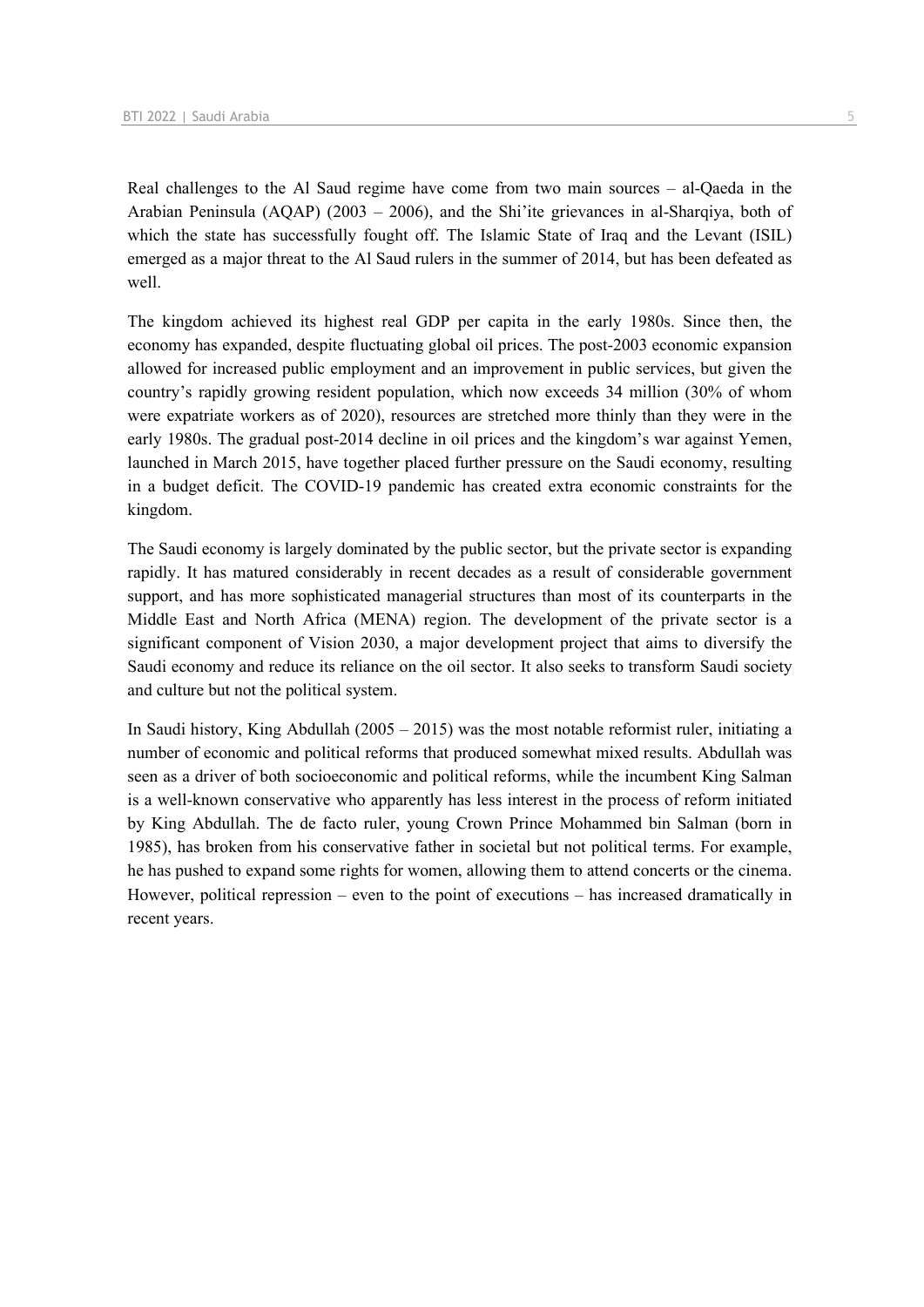The BTI combines text analysis and numerical assessments. The score for each question is provided below its respective title. The scale ranges from 1 (worst) to 10 (best).

# Transformation Status

## I. Political Transformation

#### **1 | Stateness**

Created in 1932, Saudi Arabia continues as a confederation of powerful tribes backed by the Wahhabi clerics. State authorities have not experienced any serious internal or external challenges. Other than weak political opposition, which erupts from time to time, the Al Saud rulers control the state with relative ease. In the post-9/11 context, domestic terror, which peaked between 2003 and 2005, was a significant problem, but the Saudi government was able to suppress such opposition through the use of force and social rehabilitation programs. The defeat of the Islamic State group (IS) in March 2019 (when the IS lost its territorial control of the village of Baghouz in Syria) and the weakening of al-Qaeda in the Arabian Peninsula (AQAP) has meant that the state now has a tighter grip on domestic security.

Violent clashes and demonstrations in and around the Shi'ite city of Awamiya in the Qatif region in eastern Saudi Arabia also decreased. Domestically, the state's broader monopoly on the use of force was never seriously challenged.

However, there are significant future security threats from Yemeni Houthi rebels, who occasionally carry out aerial attacks on Saudi military bases and oil installations. For example, the Houthis claimed responsibility for drone attacks targeting Saudi oil giant Aramco's oil facilities in eastern Saudi Arabia in September 2019. In the months beforehand, they had repeatedly attacked the civilian airports of Abha and Najran. Further attacks against oil facilities and military targets followed in 2020.

#### **Question** Score

Monopoly on the use of force 8 $\frac{22}{10}$  $n<sub>f</sub>$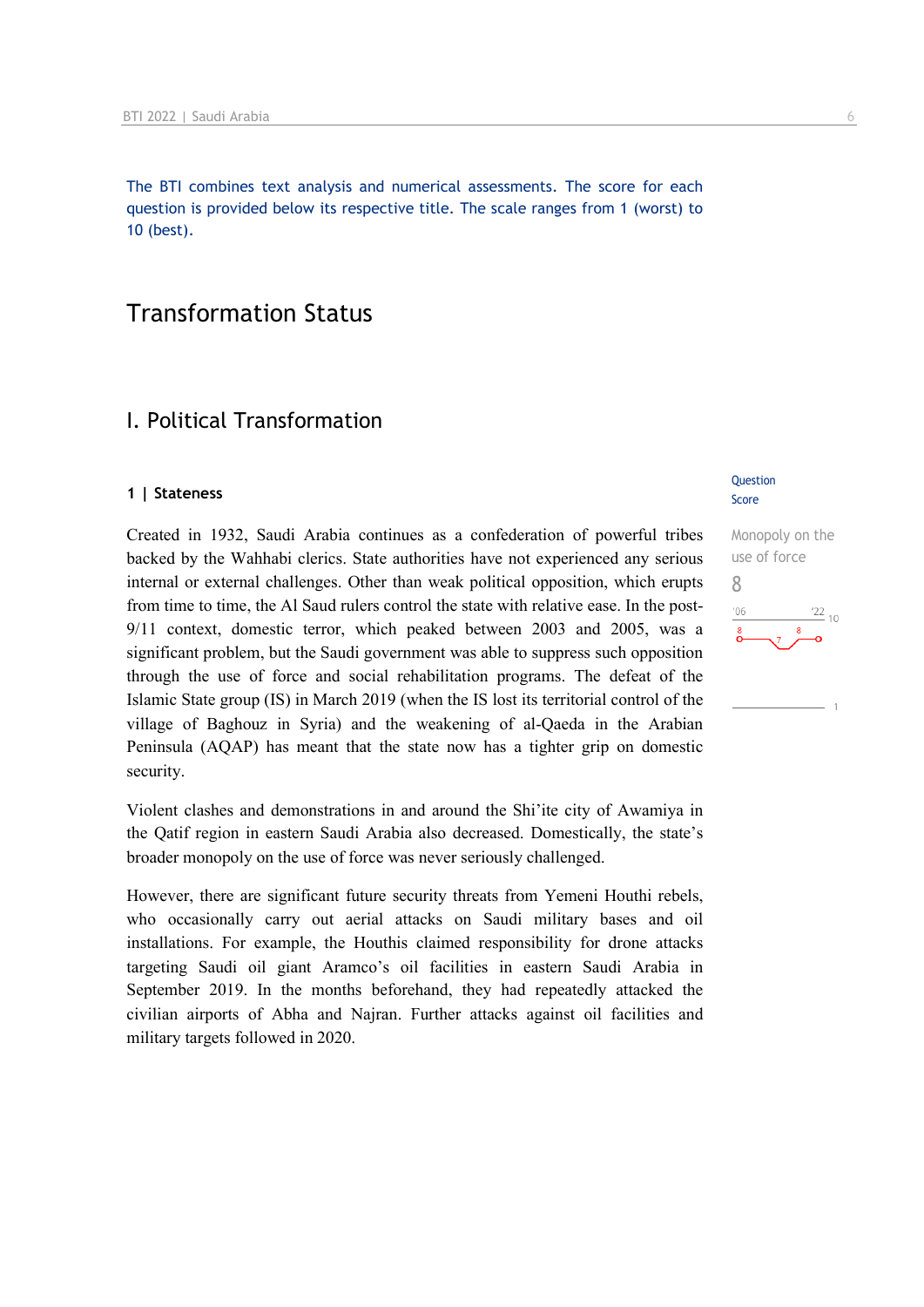Saudi citizens are 100% Muslims (or Arab Muslims) by religious faith. Expatriates belonging to different religious denominations make up 38.3% of the total population of 34.2 million (2020 estimate). The Sunni Muslims are the dominant group, accounting for  $85\%$  –  $90\%$  of the total Saudi population. The Shi'ite minority  $(10\% - 15\%)$ , made up largely of Twelver Shi'ites in the east and Ismaili Shi'ites in the south, is denied certain cultural rights. They also suffer from socioeconomic deprivation, which often creates political tensions. Late King Abdullah's attempts to promote religious tolerance and to focus more government attention on underdeveloped regions did not result in notable changes for the Shi'ites. There is an implicit ethnic hierarchy in Saudi Arabia, with powerful tribes from the central province of Najd on top, followed by Hijazis and eastern province Sunnis, and the rest below. Najd is associated with the Hanbali Islamic school of law and its Wahhabi interpretation, which has little tolerance for non-Hanbali religious practices.

Some Shi'ite oppositionists in exile critique the Al Saud state as it is organized today, but secession is openly advocated only by a small number of radical actors. Islamic radicals of the jihadi political fringe, such as AQAP and the IS, do not accept the Al Saud state as a legitimate entity primarily because of its ties to the United States.

Saudi Arabia is officially an Islamic state. The Qur'an and the Hadiths (the sayings and deeds of the Prophet Muhammad) define its constitution and the overall legal system. While the Al Saud rulers control the political and economic systems of the state, senior Wahhabi 'ulama (Islamic legal scholars) interpret the legal system and the administration of justice through their control of the judiciary. The Council of Senior 'Ulama advises the government on all religious matters. Its members wield considerable influence on issues of public morals, the personal status law, education and culture, although under King Abdullah, the body was pressured by the royal court to scale back its puritanical rhetoric. There is little freedom of worship for non-Muslims (although tolerance in practice varies by practitioners' nationality). The construction of Christian churches, Hindu temples and Buddhist pagodas is prohibited, but non-Muslims can privately perform religious rituals and practices at home.

Officially, all legislation must be based on Shariah, but in practice significant parts of the administration are run according to secular principles (including the regulation of Saudi banks). Inopportune fatwas have been repeatedly ignored by the regime, while in some cases the clergy swiftly came forward to defend the Al Saud rule (as during the Arab Spring protests). On economic matters, Shariah courts are often circumvented through administrative tribunals. In June 2020, the Saudi judicial system enacted Commercial Court Laws to resolve disputes between merchants relating to contracts or profit-sharing agreements. Crown Prince Mohammed bin Salman's (MBS) visionary development plan, dubbed Saudi Vision 2030, has also weakened the Wahhabi dogma by allowing women to attend sporting events, comedy shows and cinemas.

State identity 6  $\frac{22}{10}$  $^{\prime}06$ 

No interference of religious dogmas 3 $'06$  $\frac{22}{10}$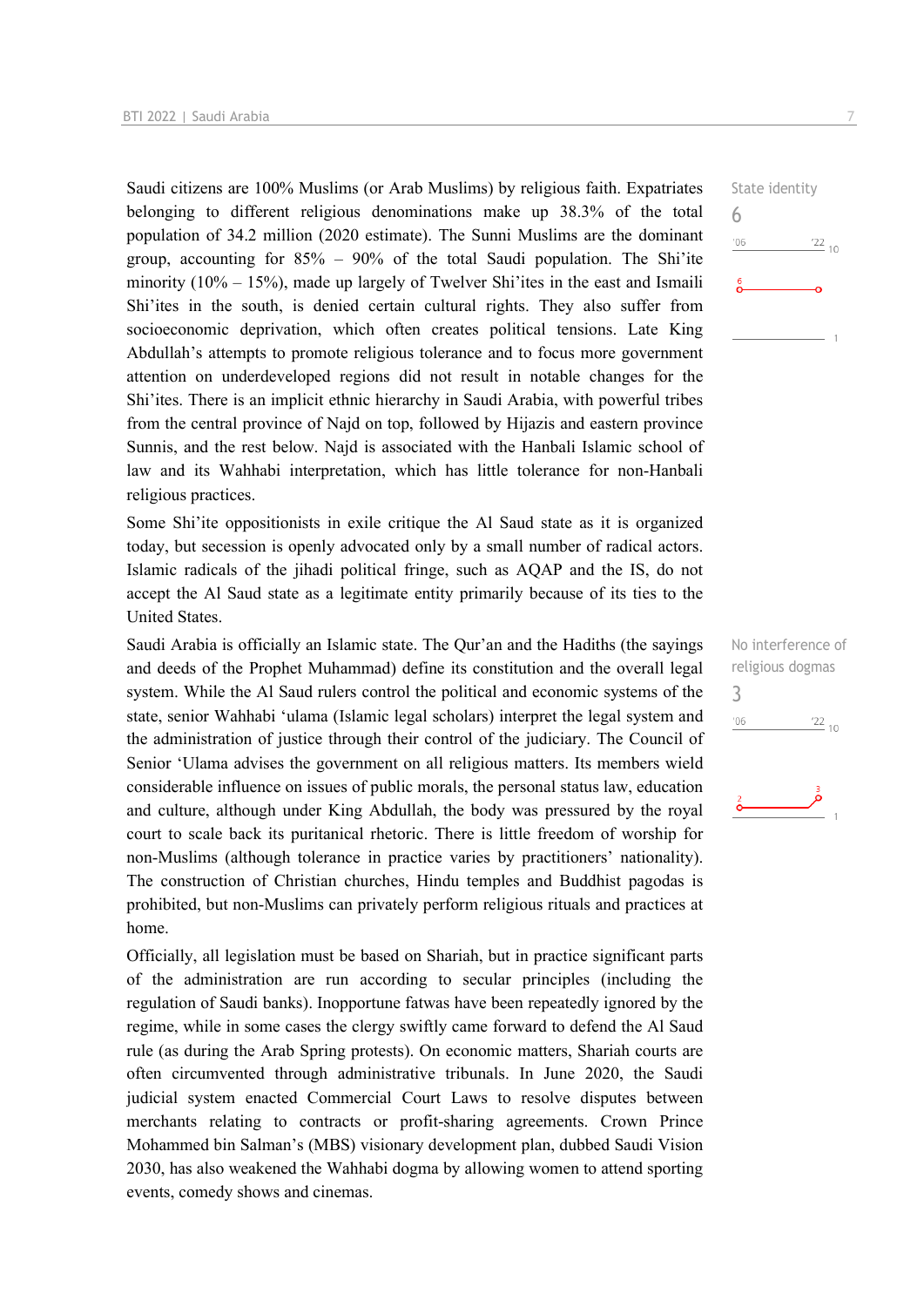Overall, MBS's cultural reforms have created tensions between the Wahhabi clerics and the government. The reopening of movie theaters, pop musical performances and the ongoing construction of an entertainment city just outside Riyadh have provoked a backlash from the religious establishment. MBS's reform program depends much on the ongoing support of millions of young Saudis who aspire to get rid of the Wahhabi religious dogma.

Traditionally, the reach of the Saudi state administration has extended to remote villages, where it has provided basic services. This function has been somewhat disrupted by the war on Yemen, as the border areas (villages and towns) with Yemen have become increasingly insecure, with most citizens fleeing and abandoning them. Most Saudis have access to sanitation (100%) and water (97% in 2015), but social services like education and health have suffered due to the coronavirus pandemic, as in other countries. Saudi Arabia has mostly provided free health services for its citizens.

However, the bureaucracy is oversized, as most Saudis prefer employment in the government sector. While the administration is generally overstaffed, there are shortages in important parts of the Saudi state, such as the judicial system. Since early 2020, the Saudi courts have been quick to resolve commercial and noncommercial cases, but there are concerns about the quality of justice. Additionally, the "infrastructural power" of the state is unevenly developed, as it has difficulties in enforcing certain economic rules, applying regulations consistently and gathering information about its constituents. Having had no comprehensive tax system until recently, the Saudi government introduced a value-added tax system in January 2018 that involved a 5% levy on the majority of goods and services, with the goal of making up the losses from lower oil prices. The VAT rate increased to 15% on July 1, 2020.

#### **2 | Political Participation**

Saudi Arabia is by definition an authoritarian monarchy. There are no national democratic elections to choose rulers or representatives, other than the local-level municipal elections that were first held in the spring of 2005, with a second round in late September 2011 and a third in December 2015. The governors of the 13 administrative regions are appointed by the royal family and preside over 285 rather toothless municipal councils, of which only half the members were popularly elected as of the 2015 elections. The Saudi government has used the COVID-19 pandemic as an excuse not to hold elections for some time. Women were allowed to vote and be candidates for the first time in the 2015 municipal elections, in accordance with a promise by King Abdullah.



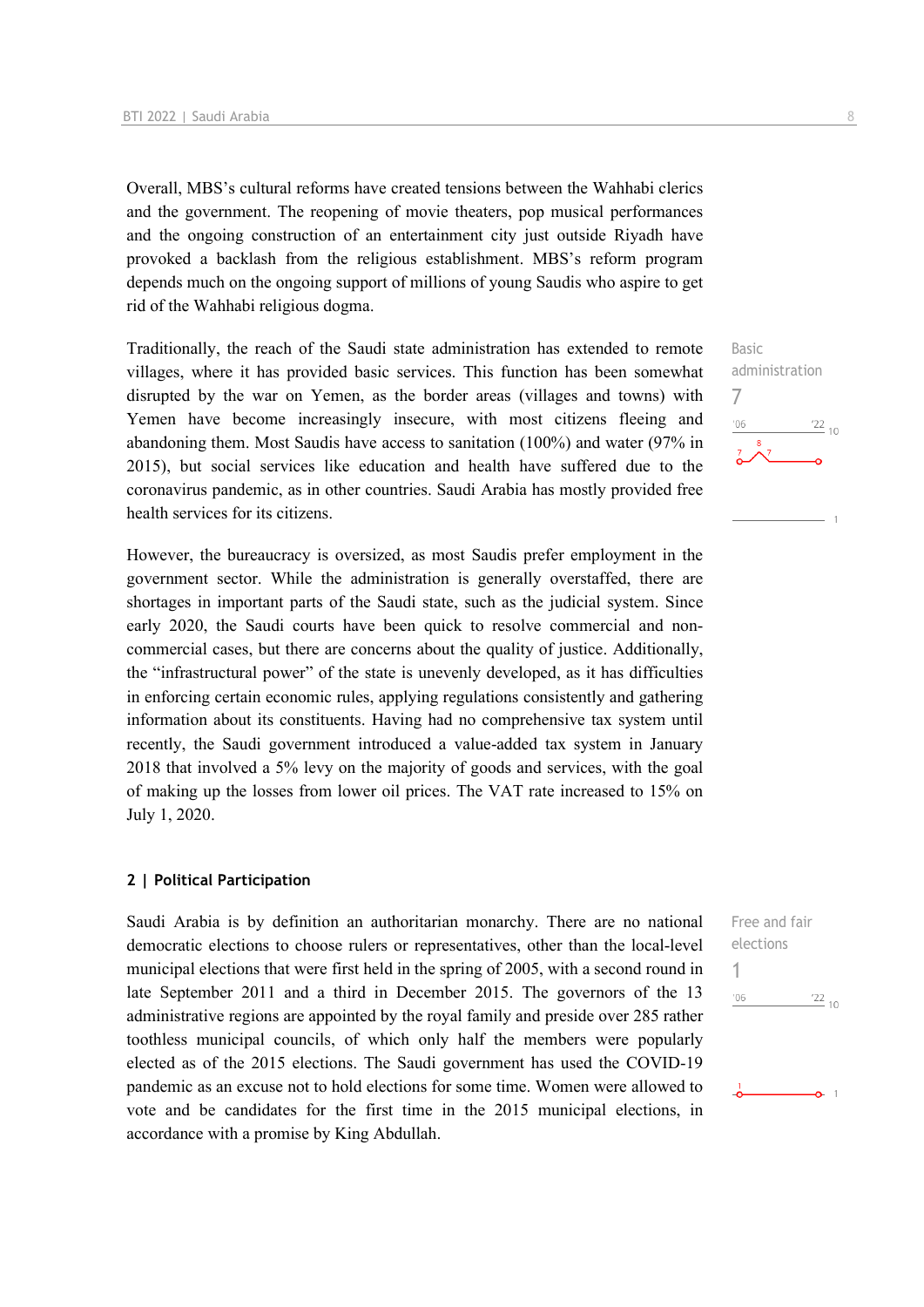The prospect of national elections is a very remote if not unthinkable possibility, at least as long as the absolute monarchy survives. The Saudi monarchy, like other Gulf monarchies, survived the Arab Spring protests either by bribing their peoples or using coercive measures against the protesters. Additionally, Saudi citizens have little awareness of Western democratic systems of governance, and there is little broad-based social demand for democracy.

Saudi national politics is royal family politics par excellence. The king is the head of the state and the government and is not accountable to anyone. The incumbent Crown Prince Mohammed bin Salman functions as the de facto king, wielding considerable power though his control of key portfolios, including defense. He has curtailed the power of other members of the royal family, sometimes by arresting them, and has moved away from the traditional consensus-based politics within the house of Saud. There are no elected political officials at the national level; high government officials, including ministers and Majlis al-Shura (consultative assembly) members, are appointed by the king. Currently, the only elected persons with some influence in the society are the heads of chambers of commerce, but they tend to represent large families engaged in business, and their interests are often in conflict with those of the citizenry at large. The elected members on the municipal councils look after local issues and enjoy no substantive powers.

Saudi Arabia's strict authoritarian tradition allows no democratic parties or groups to operate. Even formal associations require royal fiat in order to obtain a license. Most civil society groups are registered as "charities" under the Ministry of Social Affairs, which closely supervises them. An NGO law approved by King Salman in 2015 allows Saudi citizens to operate NGOs under a state legislative framework. This in theory represents a significant step toward the development of a Saudi civil society, but it remains unclear how effective the framework has been. Political advocacy is not allowed at all. Some political interest groups – professional associations and a human rights group – have been licensed in recent years, but these are state controlled.

There is more freedom of speech in informal gatherings ("majlis," a salon), but these are inherently limited in scale, and participation is often limited to social elites. Informal gatherings are also restricted now due to the pandemic. The Saudi government imposed restrictions on social gatherings and suspended indoor entertainment for the first time in May 2020 as a way of containing the coronavirus threat. The pandemic-driven bans on social gatherings are ostensibly aiding MBS's efforts to solidify his personal authority in the kingdom.

Effective power to govern 1  $-06$  $\frac{22}{10}$ 

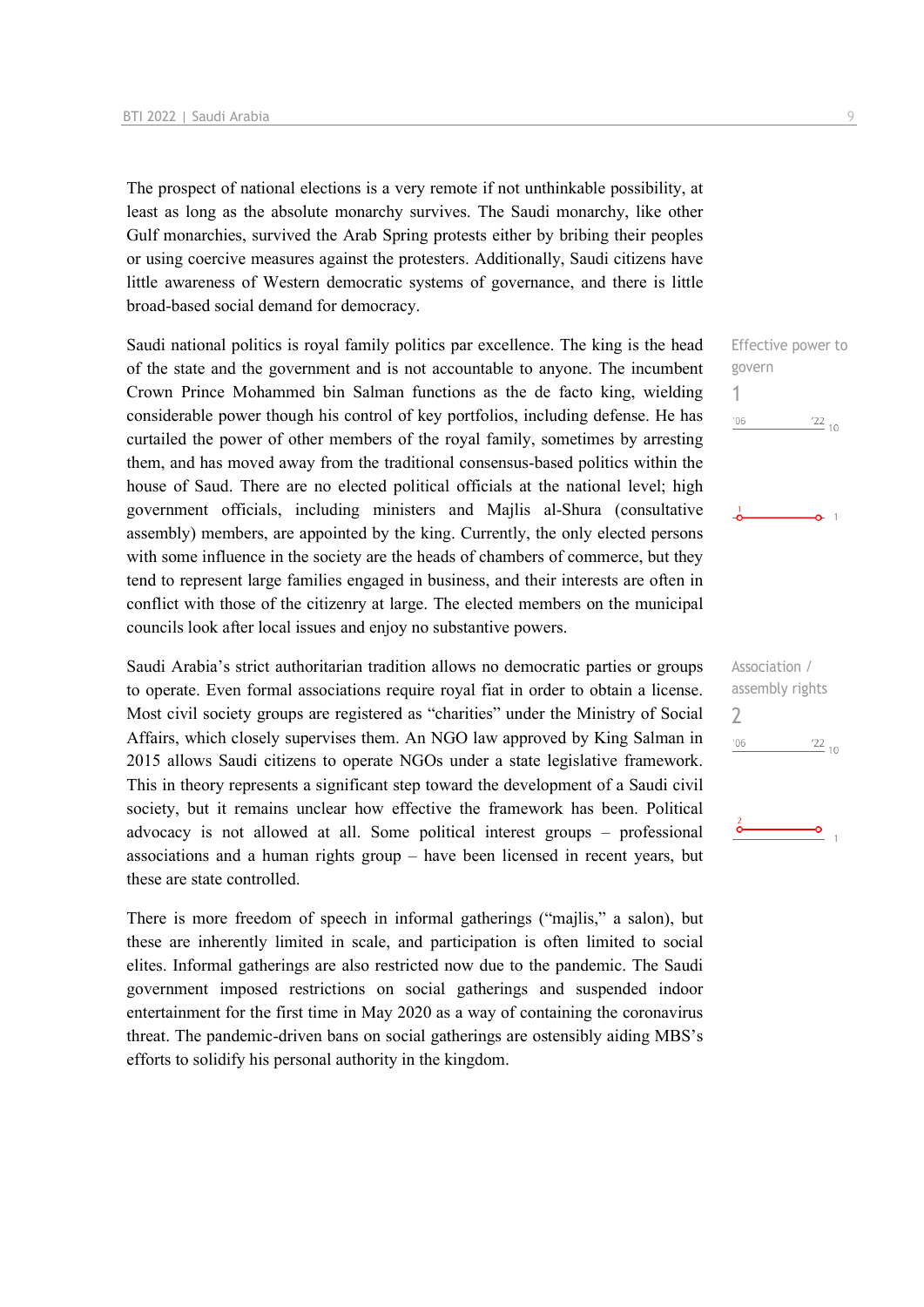During King Abdullah's rule, Saudi citizens enjoyed some space for the discussion of cultural and social issues. However, little public debate about substantial political issues occurred; while the outcome and relevance of municipal elections can be criticized, for example, no journalist has openly dared to demand national elections. Similarly, criticizing princes in the media remains a red line that no one dares to cross. Prominent journalist Jamal Khashoggi crossed the red line and was murdered in early October 2018. In August 2020, a U.S. court lawsuit accused MBS of sending a hit squad to kill former intelligence official Saad al-Jabri, who now lives in Canada.

Press freedom is almost at a zero point in Saudi Arabia. Soon after the Arab Spring broke out, a 2011 royal decree amended the 2003 media law and imposed strict conditions on reporting, including lifetime professional bans on journalists and a penalty of up to 500,000 Saudi riyals (SAR, approx. \$133,000) for reporting on national security interests, promotion of foreign interests or the slander of religious leaders. This law is still in effect. Newspapers are regulated through the Ministry of Culture and Information under the 2003 Press Law. Editors-in-chief must be approved by the state. The press has few statutory guarantees against encroachments when they occur (Art. 39 of the 1992 Basic Law).

The COVID-19 pandemic has taken its own toll on the freedom of expression. The government arrested many social media activists and launched a crackdown on religious dissenters in mid-August 2020. A journalist reportedly died after being released from prison, but it is unclear whether he died of COVID-19 or from some other cause.

#### **3 | Rule of Law**

Minimal separation of powers, and a concentration of authority in the executive branch of the government characterize the Saudi governance system. The king appoints the judges of the higher courts, including the Supreme Court (established in 2007), and controls the Majlis al-Shura. However, laws are expected to apply equally to all citizens, though senior princes were long able to avoid the judiciary's reach more or less at will. Senior princes controlled different government departments and agencies. But the current crown prince is trying to limit their influence and eliminate potential rivals. He intervenes even in day-to-day matters when his political or economic interests are at stake, breaking with a long-standing practice.

Members of the official Wahhabi clergy – although appointed by the king – have been given some limited autonomy to run the judicial system through the Supreme Judicial Council and the new Supreme Court, a situation that has prompted some displeasure on the part of non-royal Saudi elites. The clergy also exerts some control over social and political questions referred to them by the king through the Separation of powers 1 $\frac{22}{10}$  $06'$ 



| Freedom of |                 |  |
|------------|-----------------|--|
| expression |                 |  |
|            |                 |  |
| '06        | $\frac{22}{10}$ |  |
|            |                 |  |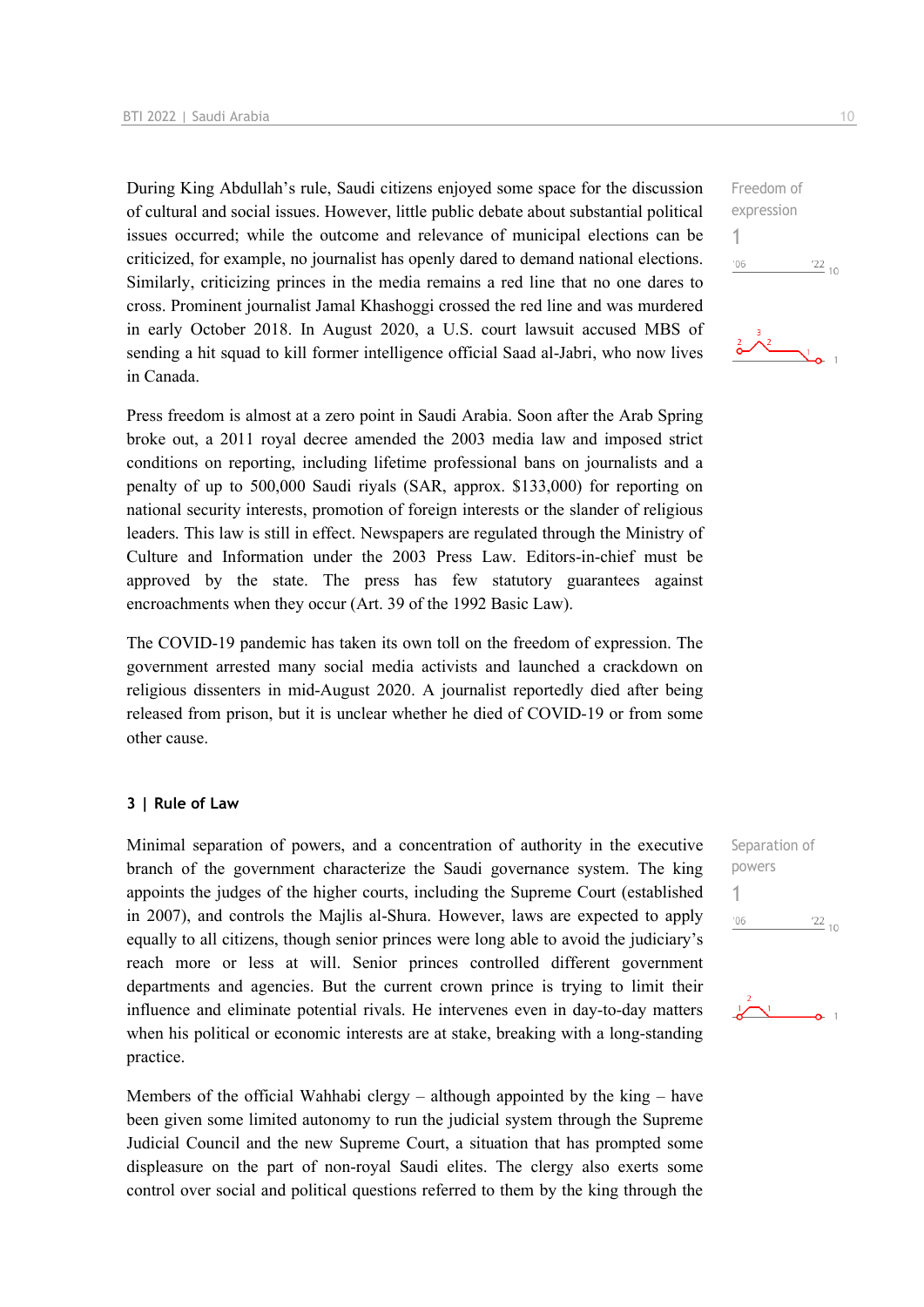Council of Senior 'Ulama. Further changes in the judicial system were initiated by King Salman to facilitate the realization of goals set by the ambitious Saudi Vision 2030 program. In line with the goals of Vision 2030, the Saudi Ministry of Justice undertook a number of initiatives to improve the judicial system, such as speeding case disposition times, increasing the number of judges and seeking to enhance citizens' trust in the administration of justice.

COVID-19 did not greatly affect the Saudi governance system. Unlike many countries, the monarchical regime declared no state of emergency, but did put very strict measures into effect. Citizens were warned not to violate COVID-19 countermeasures, and anyone violating or showing the intention to violate the curfew imposed by the government could be subject to a five-year prison term plus a penalty of SAR 800,000 (approx. \$213,000). Bans on social gatherings and public activities have been periodically lifted and reimposed. Majlis al-Shura plenary and committee meetings have been held online, enabling regular activities to continue.

The Saudi judicial system is based on the Shariah Islamic legal system, which repudiates "man-made" laws. It follows the Hanbali school of Sunni Islamic jurisprudence, which is the most conservative school of Islamic legal thinking. Judges are appointed by the king. In the course of a judicial reform and a functional differentiation of courts initiated in 2007, however, the system has gradually been subjected to the expanding influence of positive law, a process overseen by the Council of Ministers under the king's control. Judges are free to hand down verdicts on issues and cases they deal with, though only with regard to common people. MBS's so-called crackdown on corruption and the detentions of senior princes took place outside the purview of the judiciary. Many important conflicts are settled in the majlises of senior princes or by the crown prince himself. Given their huge responsibilities, judges are seen as underpaid, at least relative to salaries available to senior personnel in the private sector. As of early 2021, the monthly base salary for entry level judges was SAR 11,990 (approx. \$3,200), and SAR 21,200 (approx. \$5,650) for senior-level judges.

Judicial corruption does occur, especially with regard to land registration and land disputes. The government has removed a number of judges in recent years for corruption and for sympathy with extremist religious groups – a new development, or at least one which previously went unreported. In the case of political questions or decisions in which royal family interests are involved, the judiciary traditionally yields to royal pressure. An example is the secretive trial of the planners and murderers of journalist Jamal Khashoggi. The exclusion from the trial process of Crown Prince Mohammed bin Salman, who was widely suspected of being involved in the murder, did a major disservice to justice.

Independent judiciary 2 $'06$  $\frac{22}{10}$ 

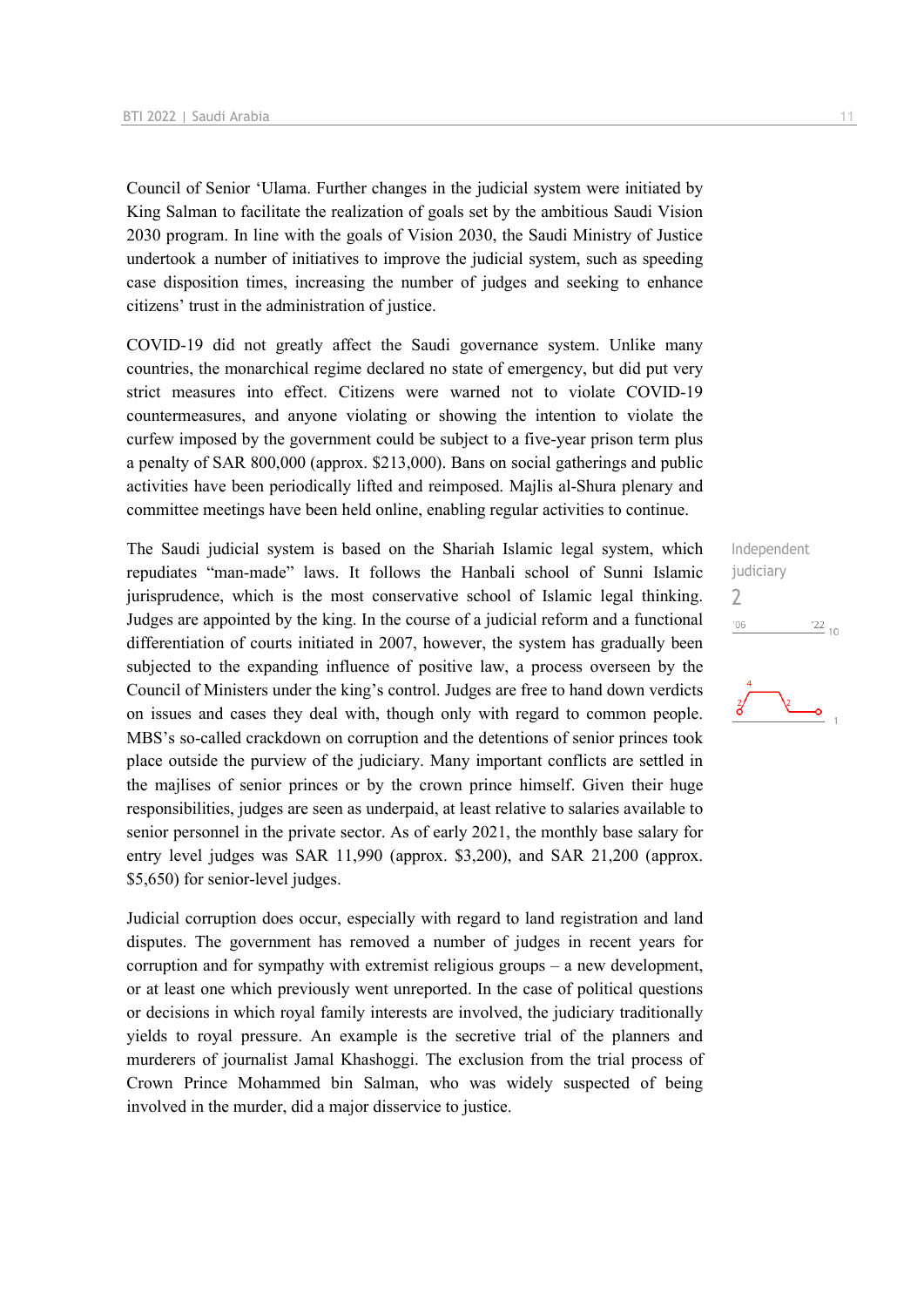Intrastate accountability and investigation mechanisms exist in principle but are not often used. However, they have been called into play somewhat more frequently since the mid-2000s, as several major scandals related to suspect land deals have been investigated. The national Control and Anti-Corruption Authority is focused primarily on mid-level bureaucratic abuses and issues of administrative efficiency. It regularly complains about non-cooperation from other agencies and has yet to hold any senior figure directly accountable for abuse of office. The Saudi Control and Investigation Board is responsible for investigating financial and administrative corruption, but charges of corruption are not always taken seriously by the Ministry of Justice. Princes are very rarely removed from offices – it usually takes a major, publicly visible offense for this to happen. MBS's anti-corruption purge, ostensibly carried out for political reasons, can be mentioned here as an example. Commoners are fired (and sometimes tried) more frequently, but corrupt officials with solid patronage links to the royal family can cling to office for decades without fear of retribution. The areas of defense and security procurement are seen as particularly unaccountable and nontransparent.

Reporting on abuses by local judges, notaries and municipal administrators has been extensive. By December 2018, the Saudi Control and Anti-Corruption Authority received over 14,000 corruption notifications. In September 2020, five government officials allegedly involved in corrupt financial practices were arrested, and in November 2020 a total of 226 government officials said to be involved in 158 graft cases were rounded up. But reviews of government staffers and arrests have not been very frequent in the past; this is a recent development.

Saudis enjoy limited civil rights. Hundreds of terrorism suspects are currently in detention, though unlawful arrests are comparatively rare. However, legal rights are very limited; for example, the law does not grant citizens the rights of assembly, freedom of opinion, freedom of organization or freedom of religion, among other gaps. A few rights are enshrined in the 1992 basic law, including privacy of residence and mail correspondence, and the concept of nulla poena sine lege (no penalty without a law). This does not include a grant of basic political rights, however. There are reports that the government is using spyware to access citizens' emails and other digital communication. The state-sponsored National Society for Human Rights has taken up numerous individual cases of rights violations, but this has mostly been limited to administrative rather than political rights. Extra curbs were imposed on social media activity in the wake of the COVID-19 outbreak. The government also banned all types of gatherings in May 2020, including family gatherings, and even suspended prayers at mosques. A three-week national curfew was imposed in late March 2020.

Women's civil status is deplorable, as has been traditionally true in Saudi Arabia. The Wahhabi version of Sunni Islam requires a strict segregation of the sexes, including in government offices, workplaces and public spaces. Under the male Prosecution of office abuse 4  $-06$  $\frac{22}{10}$ 



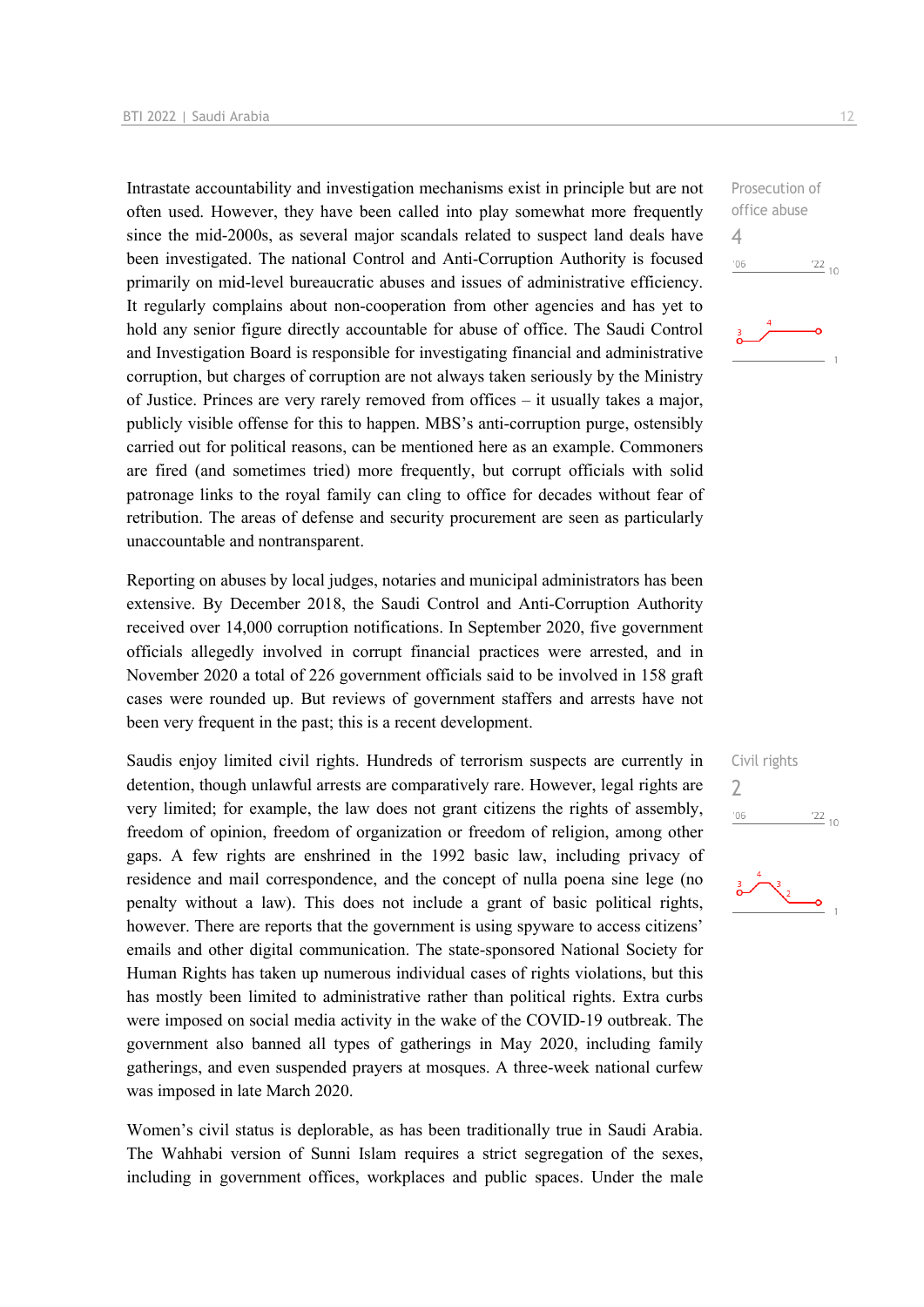guardianship system, women typically require permission by close male relatives even for minor decisions, such as opening bank accounts or obtaining passports or identification cards. When 18-year-old Rahaf Mohammed al-Qunun attempted to escape from Saudi Arabia via Kuwait, and was ultimately arrested in the Bangkok airport, it made international headlines. She was eventually granted asylum in Canada in January 2019, where she has since been an activist criticizing Saudi Arabia's repression. Gender-based violence, albeit poorly documented, is believed to be an extremely grave problem in Saudi Arabia. A study published by the British Medical Journal in 2019 indicated that 18.2% of women interviewed at a Jeddahbased hospital reported having undergone female circumcision or female genital mutilation, a practice believed to be conducted frequently in combination with forced child marriage.

Women won the right to drive only in 2018, three years after winning voting rights in 2015. At the same time, prominent female activists in the campaign for women's driving rights, most notably Loujain al-Hathloul, Eman al-Nafjan and Aziza al-Yousef were arrested and imprisoned on different occasions, accused of having suspicious contacts with and providing financial support to foreign enemies. In late December 2020, al-Hathloul was sentenced to nearly six years in prison on charges of agitating for change, threatening the public order and pursuing a foreign agenda.

After a record 180 executions in 2019, according to Amnesty International, the Saudi Human Rights Commission reported a "drastic reduction" to 27 state killings in 2020. Saudi Shi'ites face significant discrimination, resulting effectively in a glass ceiling in public and even private employment. Shi'ites are generally treated as second-class citizens by the administration and judiciary.

In contrast to Saudi nationals, guest workers, particularly those under the kafala (sponsorship) system, can hardly trust that their basic rights are respected. "Undocumented foreigners" are often deported by the Saudi authorities, with occasional media reports of domestic female workers being raped, tortured or killed. After the outbreak of COVID-19, hundreds of foreign workers, particularly from South Asian countries, were sent back to their home countries.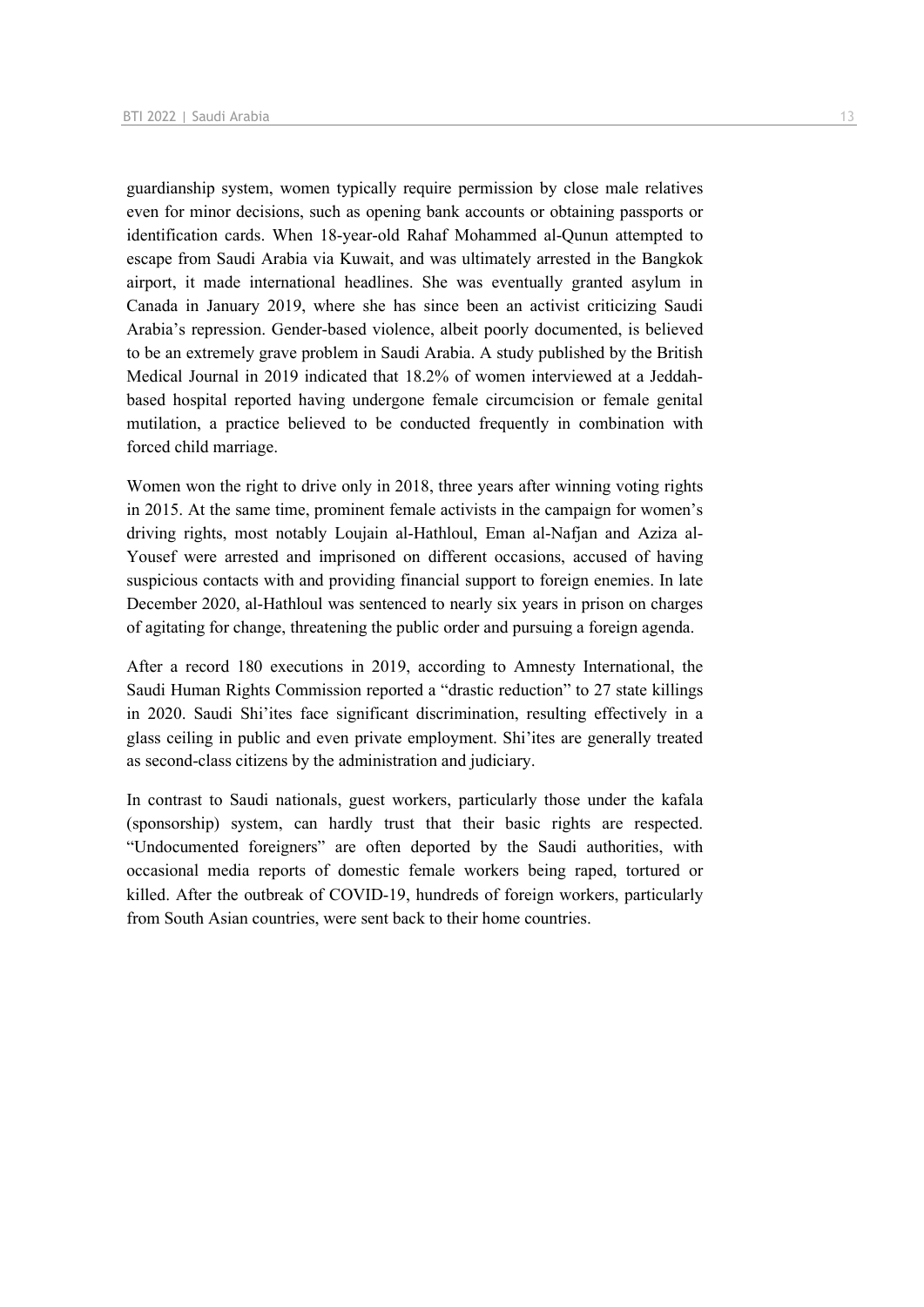#### **4 | Stability of Democratic Institutions**

Saudi Arabia is not a democratic state, and it does not possess any democratic national institutions. There are some clientelistic mechanisms of informal accountability, however, insofar as princes are keen to react to public sentiment and to be perceived as benevolent patriarchs. On a practical level, the various groups in society have different degrees of access to these mechanisms. The municipal councils, the only elected public bodies, have done little to date and have found only limited resonance in society. Due to COVID-19, it is uncertain when future elections to the councils will be held. The Majlis al-Shura has at times exposed ministerial inefficiencies but has never held the government or senior royals accountable as a whole. The government, headed by the king, continues to remain as authoritarian as ever.

In Saudi Arabia, in the absence of an elected parliament or formal political parties, informal groups such as tribes, families and professional hierarchies maintain the links between the government and the citizens. Theoretically, any male citizen or foreign national may express an opinion or a grievance at a majlis, an open-door meeting held by the king, a prince or any other important local or regional official. Ministers and governors can in theory also be directly approached at any majlis, although senior-level majlises are in practice tightly controlled affairs. None of the powerful princes have any substantial interest in democratization. "Gadfly" members of the ruling family like Prince Talal bin Abd al-Aziz, who has called for national elections in the past and recently emphasized the need for meaningful political reforms, are sidelined in the decision-making process. Princess Basmah bint Saud bin Abdulaziz Al Saud, who called for the transformation of Saudi Arabia into a constitutional monarchy, was abducted from Jeddah in March 2019 and arbitrarily held in a high security prison in Riyadh. The government has allowed NGOs to operate, but the legal framework requires them to stay out of politics. Under the extraordinary COVID-19 pandemic situation, the government's authoritarian grip on power has further increased.

#### **5 | Political and Social Integration**

Political parties are illegal in Saudi Arabia. Citizens' attempts to set up political parties are suppressed. In early 2011, five activists who sought official recognition for "The Islamic Ummah Party" were arrested. Neither does the government tolerate party-like entities, such as the Saudi Civil and Political Rights Association created in 2009. That said, there is no historical tradition of party politics or party system in the kingdom, and societal demand for such an innovation thus far seems limited. The only (highly imperfect) substitute for parties are the societal clienteles attached to various centers of power, such as tribal groups in the National Guard, or the advisers and clients attached to the various senior princes.

Performance of democratic institutions 1  $'06$  $\frac{22}{10}$  $\sim$  1

Commitment to democratic institutions 1  $'06$  $\frac{22}{10}$ 

| Party system |                 |
|--------------|-----------------|
|              |                 |
| '06          | $\frac{22}{10}$ |
|              |                 |
|              |                 |
|              |                 |
|              |                 |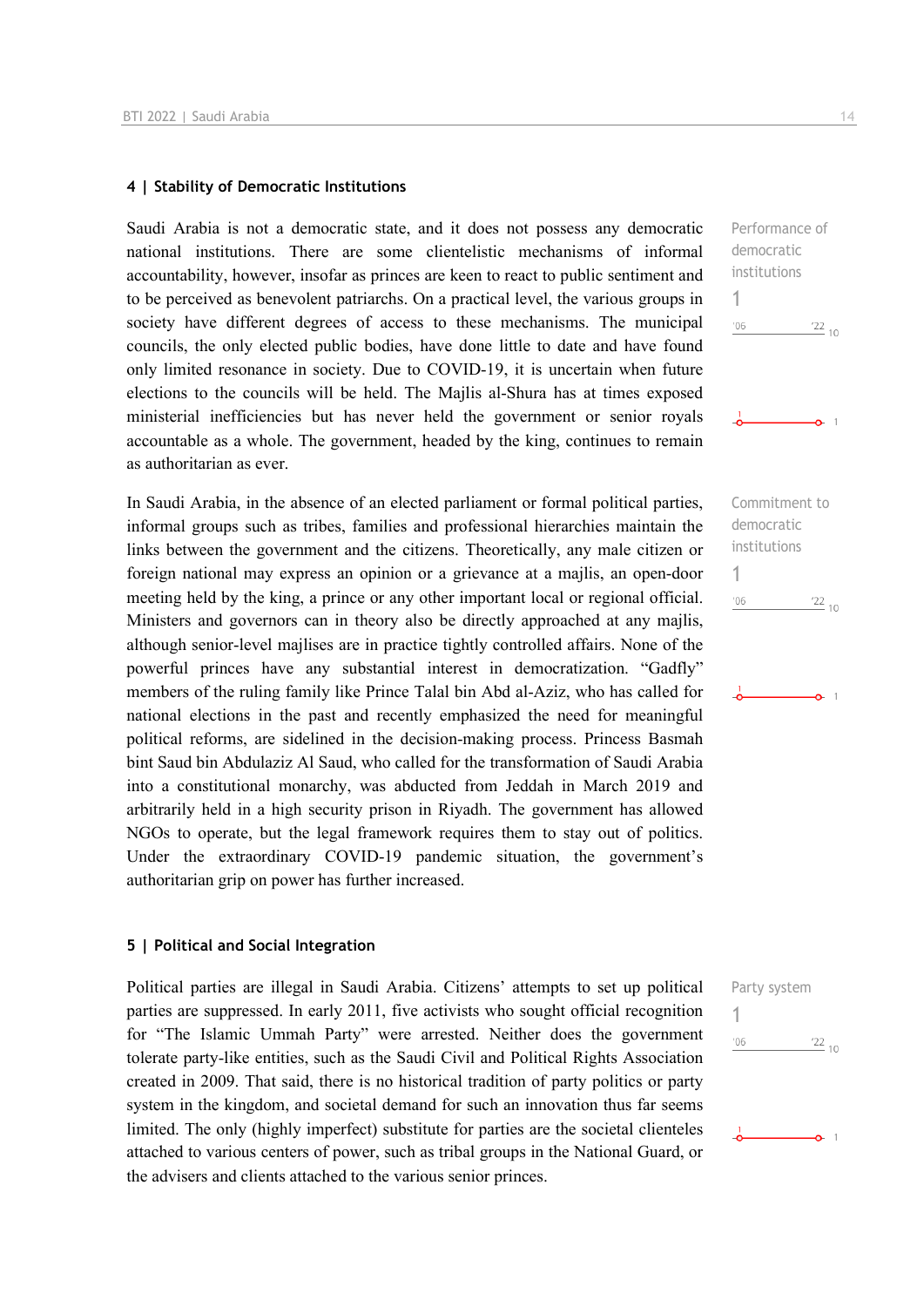There are state-controlled interest groups in Saudi Arabia. The voluntary sector attends to various social problems, although its socioeconomic base lies primarily in the upper and educated middle class. Many of the larger charities have a strong Islamist influence, involving both Salafi and Muslim Brotherhood-inspired networks; however, in the wake of the Arab uprisings, this has led to tighter political controls being imposed on them. Above a certain size, associations informally require a royal patron to be able to function. Modern functionalcorporatist interest groups (e.g., professional associations, women's and youth associations, consumer rights groups) are relatively weak, and do not reach out sufficiently to their ostensible target groups.

Many interests are represented within the state through various functional agencies, or through princes' informal clientelistic networks. To some extent, such agencies and networks play a role similar to that played by associations elsewhere, though they are subject to stronger political restraints. Ad hoc mobilization on specific social or consumer rights issues through social media has somewhat improved the capacity of larger numbers of Saudis to make their views heard, but this trend has recently been halted by the coronavirus pandemic.

Various interest groups have been founded abroad by exiled Saudis, such as the National Assembly Party founded in London in 2020, which calls for the establishment of an elected government in Saudi Arabia. The murder of Jamal Khashoggi has served as catalyst for opposition abroad; however, such groups have to date had negligible influence on real developments within the kingdom.

Some support for democratic system at the mass level exists. According to the Arab Opinion Index 2019 – 2020, 7.7% of Saudis believe democracy has a presence in their country, without elaborating how. Interest in the existing electoral mechanisms is also limited: voter turnout is usually low, failing to exceed 47% in the 2015 municipal elections. Petitions calling for the establishment of constitutional democracy in the wake of the 2011 Arab uprisings found broader support than before, but even this was far below the level witnessed in other Arab monarchies.

Formal associational life remains strictly controlled by the state, though informal help networks can be extensive. Usually based on friendship, kinship, tribe or locale, they remain functionally undifferentiated. Extended family remains the most basic social institution, while tribal life is characterized by feelings of unity and solidarity. Social bonds, even if powerful, are often vertical. No data is available on Saudi citizens' trust in each other. Society has been politically demobilized by a still-powerful welfare state. Since the Arab uprisings, there has been some grassroots activism on local social and cultural issues, but this is often limited to small groups of educated, urban Saudis.



Approval of democracy n/a  $-06$  $\frac{22}{10}$ 

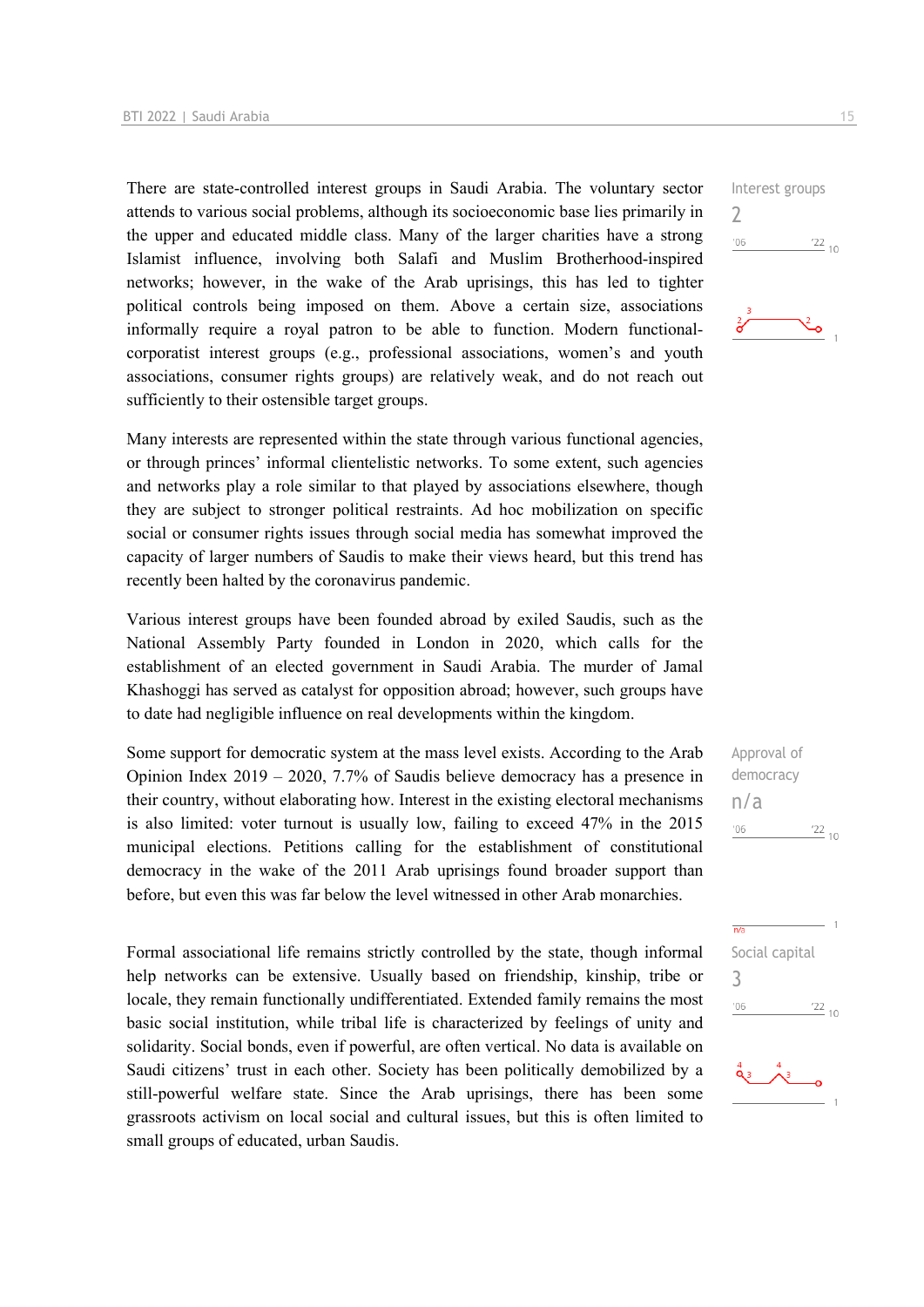### II. Economic Transformation

#### **6 | Level of Socioeconomic Development**

Saudi Arabia is a G-20 member state and is currently the world's 17th largest economy in terms of purchasing power parity (2020 estimate). Vital statistics on income inequality (Gini coefficient) and poverty are unavailable, however. Lowincome Saudi citizens are provided a variety of social welfare benefits, pensions and monthly payments for food and utility bills. The government also spends billions of dollars each year to provide all Saudi citizens with free education and health care services. The government's effort to increase the share of Saudis in private employment has led to positive changes for Saudis in the private job market. By early 2019, some 1.8 million Saudi men and women worked in the private sector. The government had a plan to push the number of private sector employees to 3 million by 2020, but it is not clear whether this goal has been achieved given the coronavirus pandemic. The unemployment rate rose to 15.4% in Q2 2020, but slightly declined to 14.9% in Q3 2020. Despite the shocks related to COVID-19, the Saudi economy was projected by the World Bank to grow by 2.5% in 2021.

Saudi Arabia's Human Development Index (HDI) score remained the same for two consecutive years in 2018 and 2019, with a value of 0.854 (world average: 0.737). The Gender Development Index (GDI) value was 0.875 in 2018, rising slightly to 0.896 in 2019. While this reflects women's improved access to education and health, the labor market, and public life, it still keeps the kingdom in group 5, the index's worst category. As usual, poorer groups in the vast kingdom's rural and peripheral areas, particularly in the Jizan region (currently a war zone between the Houthis and the Saudi-led coalition), still tend to be excluded from development, as are some Shi'ite groups in the eastern al-Sharqiya province. Even in poor urban areas, some people, for example divorced women or widows, are marginalized and largely excluded from the welfare state. Similarly, the vast majority of expatriate workers earn subsistence wages at best. Average salaries earned by expatriates are less than a third of the level of Saudi salaries.

#### **Question** Score

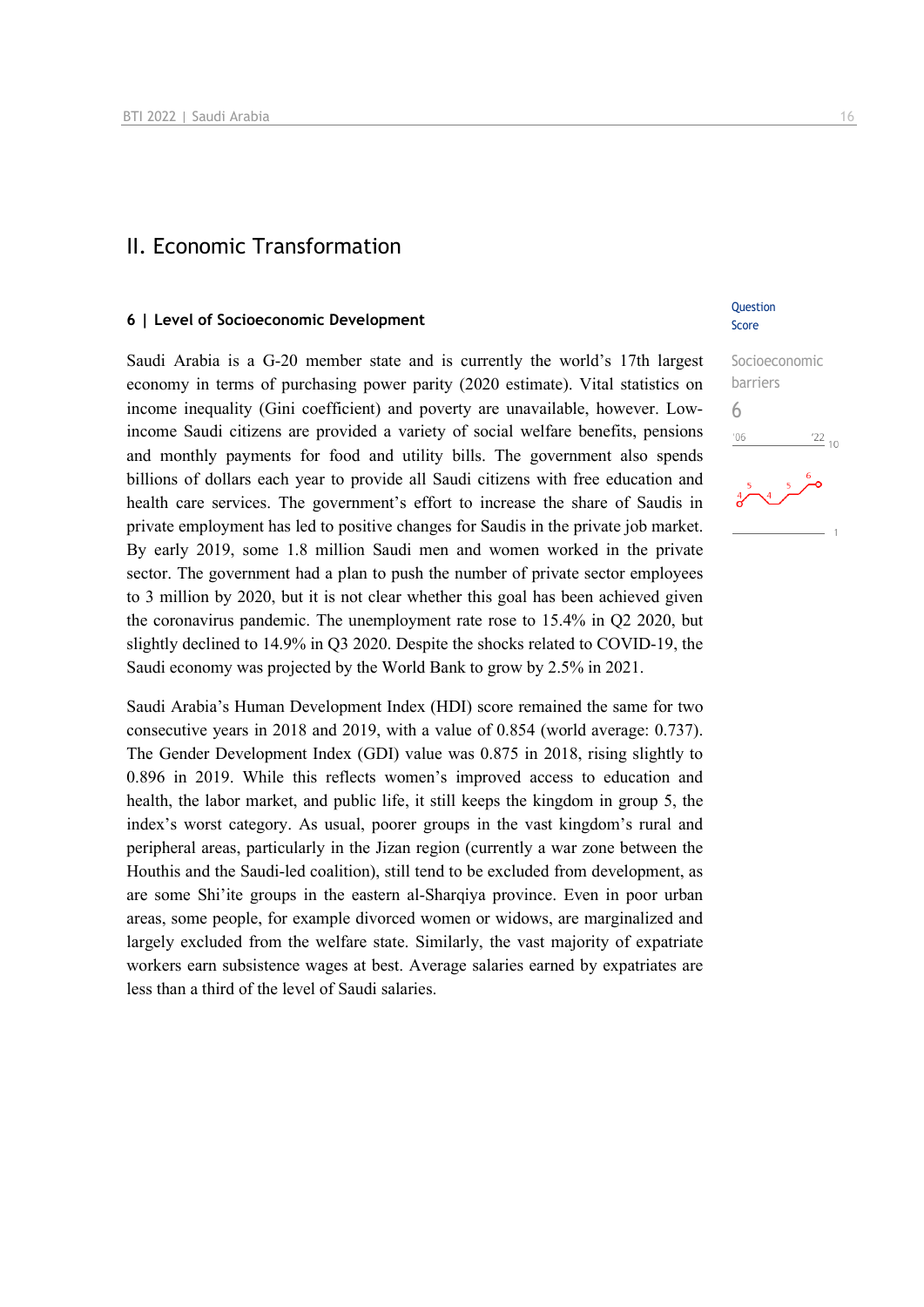| <b>Economic indicators</b> |               | 2017     | 2018     | 2019          | 2020       |
|----------------------------|---------------|----------|----------|---------------|------------|
| <b>GDP</b>                 | \$ M          | 688586.2 | 786521.8 | 792966.8      | 700117.9   |
| GDP growth                 | $\%$          | $-0.7$   | 2.4      | 0.3           | $-4.1$     |
| Inflation (CPI)            | $\%$          | $-0.8$   | 2.5      | $-2.1$        | 3,4        |
| Unemployment               | $\frac{9}{6}$ | 5.9      | 6.0      | 6.1           | 8.2        |
| Foreign direct investment  | % of GDP      | 0.2      | 0.5      | 0.6           |            |
| Export growth              | $\%$          | $-3.1$   | 7.2      | $-5.0$        | $-10.8$    |
| Import growth              | $\%$          | 0.3      | 2.6      | 9.6           | $-25.2$    |
| Current account balance    | \$ M          | 10464.3  | 71971.9  | 38229.9       | $-19646.8$ |
| Public debt                | % of GDP      | 17.2     | 19.0     | 22.8          | 32.5       |
| <b>External debt</b>       | \$ M          | ÷,       |          | $\frac{1}{2}$ |            |
| Total debt service         | \$ M          | ÷,       |          |               |            |
| Net lending/borrowing      | % of GDP      | $-9.2$   | $-5.9$   | $-4.5$        |            |
| Tax revenue                | % of GDP      | 3.4      | 8.9      | 7.4           |            |
| Government consumption     | % of GDP      | 24.4     | 24.6     | 23.8          | 28.5       |
| Public education spending  | % of GDP      | ÷,       |          | ä,            |            |
| Public health spending     | % of GDP      | 4.5      | 4.0      |               |            |
| R&D expenditure            | % of GDP      |          |          |               |            |
| Military expenditure       | % of GDP      | 10.2     | 9.5      | 7.8           | 8.4        |

Sources (as of December 2021): The World Bank, World Development Indicators | International Monetary Fund (IMF), World Economic Outlook | Stockholm International Peace Research Institute (SIPRI), Military Expenditure Database.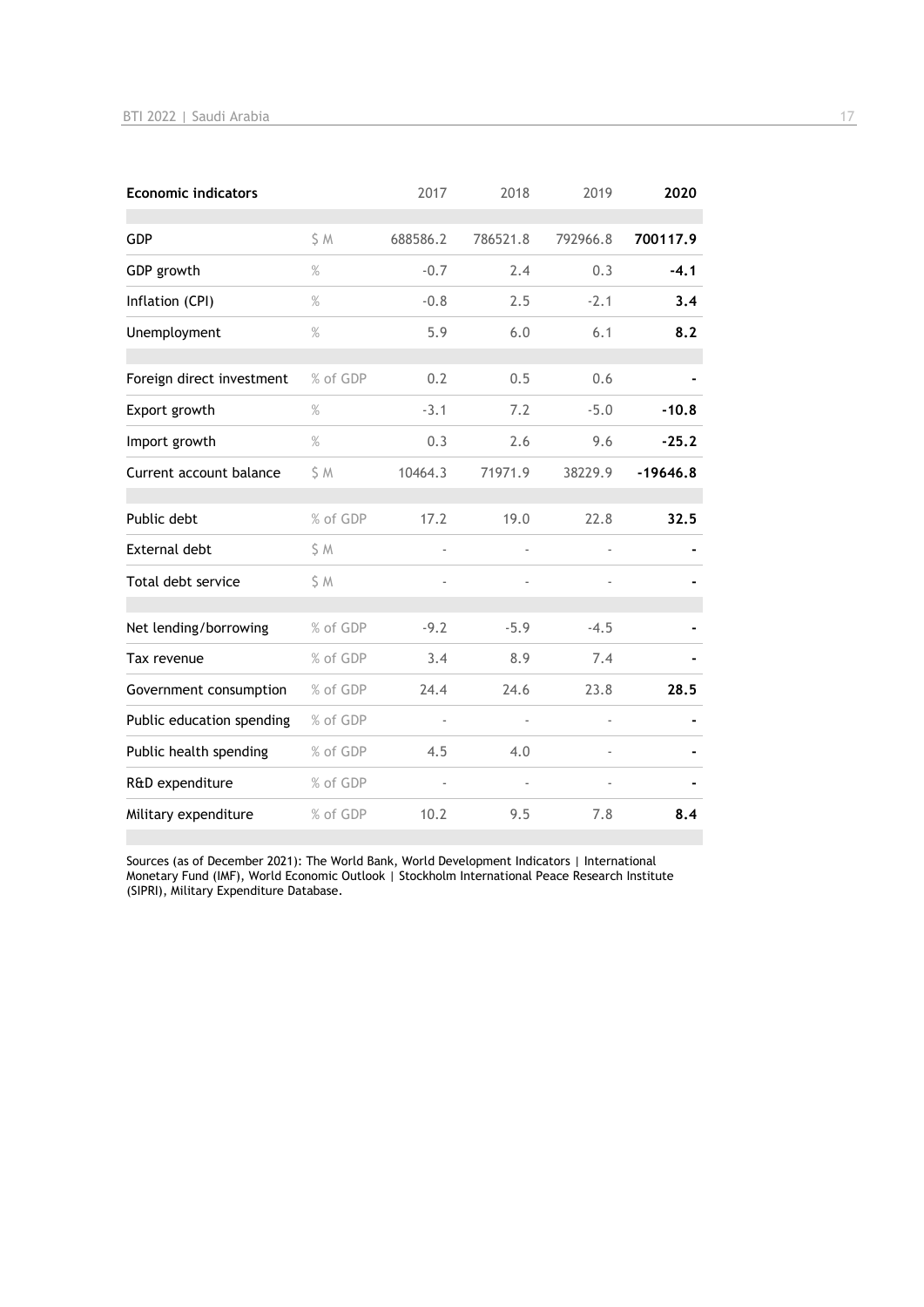#### **7 | Organization of the Market and Competition**

Prices are largely unregulated in Saudi Arabia, and the Saudi riyal has been convertible for many decades. Saudi Arabia is less statist than are most of its peers in the Middle East and North Africa (MENA) region. Nonetheless, despite a variety of reform attempts since the late 1990s, parts of the Saudi bureaucracy can be stifling. Setting up and operating a business can be relatively cumbersome. Starting a business takes 10.4 days, three procedures and costs 5.4% of GNI. In the Heritage Foundation's 2020 Index of Economic Freedom, Saudi Arabia holds rank 83, a noticeable improvement from its 2019 position at 91st place.

State agencies and chambers of commerce have implemented numerous initiatives to further the development of small and medium-sized enterprises (SMEs). The Vision 2030 plan places special emphasis on firms of this size, with credit provisions available to entrepreneurs. The government extended a generous \$13 billion financial aid package to SMEs during the COVID-19 crisis. Overall, the private sector was provided with a huge support package of \$18.7 billion, plus extra financing through the National Development Fund.

The informal sector in Saudi Arabia is fairly insignificant. However, some companies circumvent formal regulations by registering as a type of business that is different from their actual operation, failing to share data with authorities, employing foreigners informally, or by registering under a national's name while in fact being financed and operated by a non-national. The bureaucracy's regulatory powers to police such practices remain limited. Foreign investors enjoy similar incentives and guarantees as national enterprises and are free to repatriate profits and capital as they wish.

A national competition authority has existed since 2004, but appears to have become active only after a restructuring in 2013, after which it approved a number of private sector acquisitions. A new competition law was put into force in September 2019, replacing the 2004 law. The law applies to all business entities operating in the country, and prohibits anti-competitive practices like price-fixing, constraints on the free flow of goods and services to and from markets, market divisions, and bid-rigging. Sectoral regulators for banks, utilities and telecommunication companies are in place, but only the telecoms regulator has a clear competition policy. In the two years  $2019 - 2020$ , banking regulations regarding loans, profits, and digital and Shariah banking have been tightened. MBS has also warned that foreign businesses failing to relocate their regional headquarters to Saudi Arabia will risk losing their ability to conduct business in the kingdom.

As of the time of writing, the government had issued 13 licenses for domestic banks; however, 12 foreign banks also operate in the kingdom, including BNP Paribas, JPMorgan and Deutsche Bank. First Abu Dhabi Bank, Goldman Sachs and Citigroup considerably expanded their financial and investment operations in the kingdom after the Saudi Vision 2030 plan was formally launched in 2016.



Competition policy 6 $-06$  $\frac{22}{10}$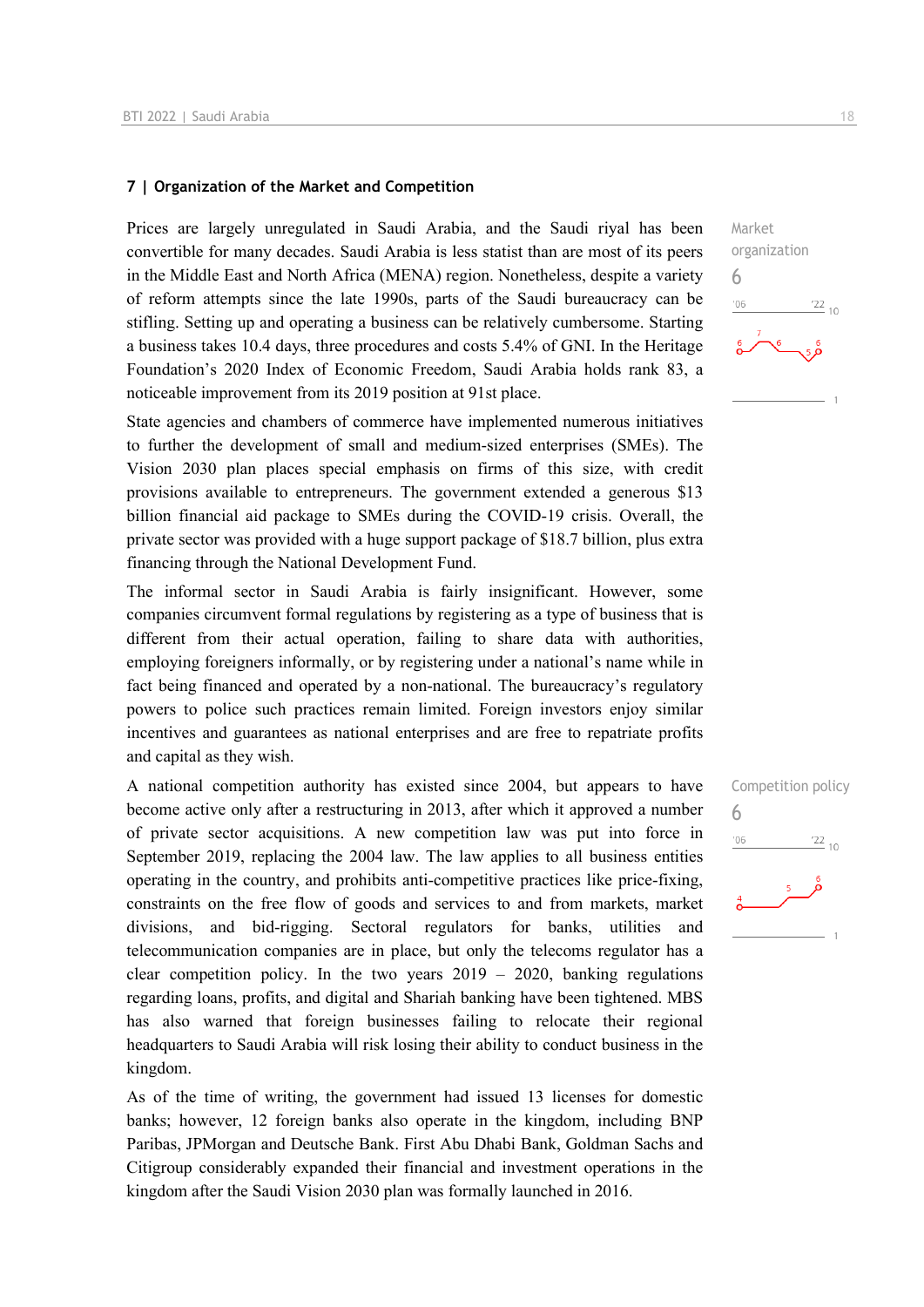Saudi foreign trade has traditionally been rather free, although trade does on occasion encounter costly non-tariff obstacles. Further steps toward liberalization were taken in the course of WTO accession in 2005, and through the Gulf Cooperation Council (GCC) tariff integration. The GCC's custom union agreement eliminated all tariffs for intraregional trade and unified external tariffs. Riyadh applies the GCC's common trade tariff of 5% to most imports from non-GCC countries (although some goods are taxed more highly; for example, cigarettes and energy drinks receive a rate of 100%, and carbonated drinks a rate of 50%). In June 2020, the Saudi customs authority increased customs duties for a range of other imported goods, many of which are, at the time of writing, at 15%.

Some support measures aimed at local producers, such as the provision of inexpensive gasoline or natural gas, could be construed as export subsidies. As Saudi gas is not exported, however, there is no clear basis on which to argue for the existence of price discrimination.

The Saudi financial system is well developed and generally very well capitalized. Foreign banks own minority shares in some of the market's big players, and banks with full foreign ownership have been licensed over the last decade. The Saudi Arabian Monetary Agency (SAMA), the central bank, is a qualified and wellrespected regulator that cooperates rather well with the banks. SAMA has consistently enforced capital requirements far above the Basel II and III levels, as well as a loan-to-deposit ratio at or below 80%. In March 2018, SAMA allowed banks to exercise more power to calculate their loan-to-deposit ratios and decided to keep the loan-to-deposit ratio for commercial banks at 90% to create more room for an increase in total loan volumes. As positive outcomes, Saudi Arabia's capital-toassets ratio was 14.4 in 2019, a slight decline from 15.2 in 2018. Saudi banks' nonperforming loan record is also positive; this share was 2% in 2018, and then dropped to 1.9% in 2019.

The Capital Market Authority (CMA), created in July 2004, has struggled to control the more powerful actors active in the stock market. It has increasingly identified and prosecuted market manipulators, including at least one member of the ruling family, but speculative trading continues, and financial disclosure is often limited to the legally required minimum. The Saudi stock exchange, called Tadawul, opened for large, preselected foreign investors in mid-2015, leading to substantial capital inflows and pressure for better governance. Some real reforms were undertaken to deregulate the stock market for qualified foreign investors in January 2018. The CMA allowed foreign investors to operate in the stock market with assets worth \$500 million, a benchmark that was previously set at \$1 billion. The allowed foreign-participation share in a Saudi-listed company was increased to 49%. During the coronavirus crisis, the CMA reported that up to Q3 2020, there was a 50% fall in corporate profits, but market liquidity, spurred by foreign capital inflows, went up by \$30.66 billion.

Liberalization of foreign trade 9  $\frac{22}{10}$ 

Banking system 9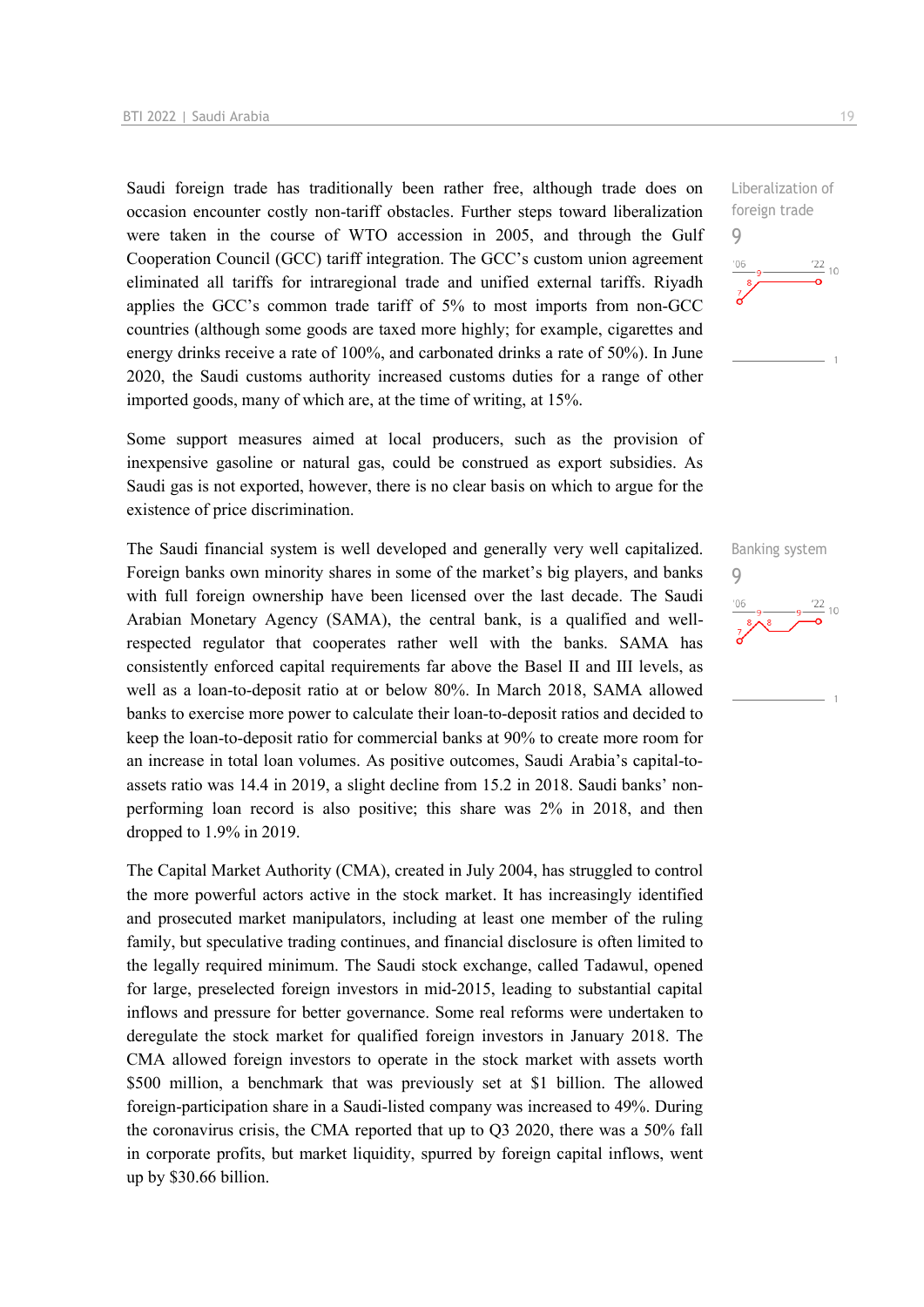#### **8 | Monetary and fiscal stability**

Saudi Arabia has historically been quite successful in containing inflation. In December 2018, the inflation rate stood at 2.2%, and throughout that whole year (2018), it never crossed 3%. In 2019, the inflation rate was -2.1%. The coronavirus pandemic has affected the monetary health of the kingdom, pushing the inflation rate to 3.4% in 2020. If the pandemic persists, the inflation rate may increase further. As the Saudi riyal is pegged to the U.S. dollar, the central bank's only tools for managing inflation are the manipulation of reserve requirements and open market operations of limited scope, as it lacks interest-rate flexibility. Despite much speculation over the years, the riyal-dollar peg is unlikely to change any time soon. In fact, in early May 2020, SAMA reaffirmed the value of the peg policy as a strategic option contributing to sustainable economic development.

SAMA is operationally independent and well respected, and exerts considerable influence in the Saudi economy. It has quite successfully spearheaded a range of monetary and fiscal measures, supported by the Ministry of Finance (MoF), aimed at mitigating the impact of COVID-19. In July 2020, the MoF increased the VAT rate from 5% to 15% to raise more non-oil revenues, cost-of-living allowances for public sector employees were removed, private sector support measures were extended in July, and in early October penalty waivers for tax filings and payments were extended to the last day of 2020. SAMA additionally reduced the interest rate twice in March; offered to cover fees for private sector transactions for three months; instructed all banks to delay payments of loans, without extra fees, for three months; and in June 2020, facilitated banking liquidity and the provision of private sector credit by injecting \$13.3 billion into the banking sector.

Saudi fiscal discipline has slipped in recent years. Public expenditure growth was high particularly following the outbreak of the Arab Spring. During the Arab Spring years, the government spent \$130 billion on social spending, new public projects and stipends, partly as a reaction to the effects of public discontent elsewhere in the region.

The collapse in oil prices by the mid-2010s, which has continued through the present despite some fluctuation, led to substantial budgetary deficits in recent years. The 2017 budget was estimated to have a deficit of SAR 198 billion (approx. \$52 billion), and the government raised \$17.5 billion in October 2016 by selling bonds in the international markets to fund budgetary deficits. The IMF forecast for the 2019 budget deficit was 4.2% of GDP, a little lower than the 4.6% seen in 2018. The 2020 budget deficit was projected to widen to 8% of GDP.

The state remains fiscally very dependent on oil but began levying taxes on the incomes of individuals and local companies beginning in January 2018. This meant that long-term fiscal problems were set to ease gradually, although the coronavirus



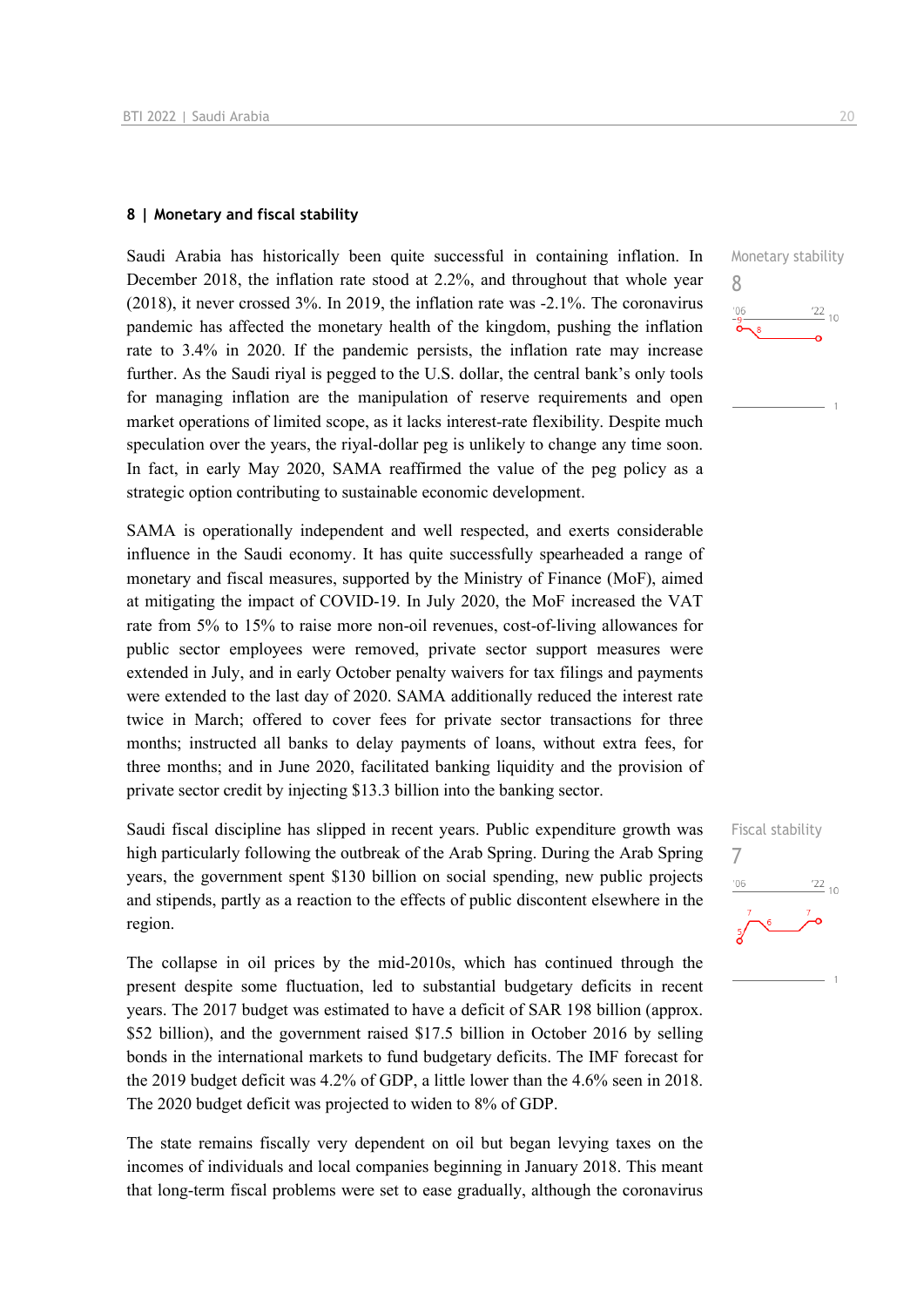pandemic has since intervened. The current account balance declined to \$47 billion in 2019 (from \$72 billion in 2018), with public debt increasing to 22.8% of GDP in 2019 from 19% in 2018. On a positive note, the kingdom owes no external debt.

#### **9 | Private Property**

Property rights are generally respected, but asserting them through the court system can be time-consuming and uncertain. In some important areas such as land ownership, regulation of property rights has been deficient until recently. The government created the first land registry agency in late 2016. Recent years have seen a number of large real estate scandals, several of which involved corrupt judges and the notary public. GCC nationals and GCC companies, subject to some restrictions, are allowed to buy and own land and residential properties in Saudi Arabia. Even non-GCC foreigners and foreign companies enjoy certain rights to buy land and property.

After the formal launch of Vision 2030, the government removed the requirement that foreign-operated businesses must have a 25% Saudi-national ownership share. Currently, hundreds of thousands of SMEs are owned and operated by foreigners. The Saudi Arabian General Investment Authority passed a new law in 2018 to this effect.

Two strategic sectors in the kingdom – oil and petrochemicals – are wholly state controlled. For some time, the government was in a process of finalizing proposals for the partial privatization of state-owned oil giant Aramco, but it finally abandoned the plan due to Saudi concerns regarding the disclosure of Aramco's total assets and information about the oil reserves under its control. The state has significant shares in several large and important banks and a majority stake in the largest telecommunications operator, and it controls the national railway, a national bus company, the national airline that dominates domestic air transport, significant parts of the mining sector and the majority of the utilities sector. Most other sectors (retail and wholesale, most industries, services, etc.) are largely privately controlled.

Privatization in general received a big thrust from Vision 2030, one goal of which was to make the private sector more dynamic. The government decided to reduce public ownership through further sale of shares in Saudi Arabian Basic Industries, water and electricity services, Saudi Arabian Airlines, and more, but it is moving relatively slowly in this regard. In October 2018, the government announced plans for privatization across four sectors: silos and grains, schools, health care, and desalination. As of the time of writing, there has been little progress. In September 2020, the government announced that the privatization of 38 public agencies had not materialized as planned, but that it hoped to privatize 13 of those agencies in the health, education and housing sectors over the next two years. Many Saudi citizens actually oppose the privatization of basic services in view of the skyrocketing prices and financial difficulties created by the coronavirus pandemic.



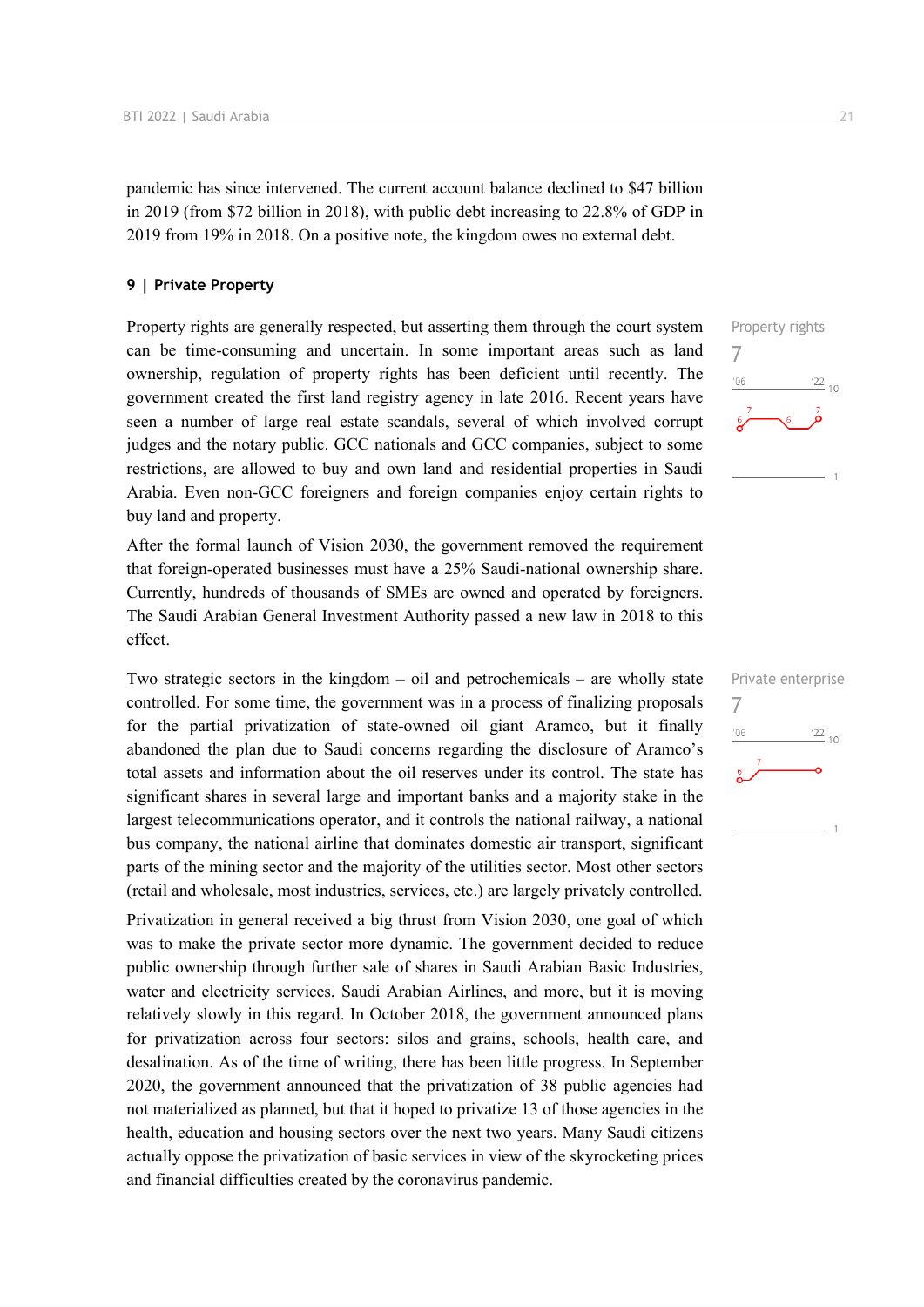#### **10 | Welfare Regime**

Saudi Arabia is often described as a state with "cradle to grave" welfare services for its citizens. It offers many public services for free or at great discount and employs a disproportionate share of nationals in the public sector. Water and electricity are heavily subsidized for those in lower income brackets, while public education and health services are free. There is a system of social security payments, but it is patchy and administered on a case-to-case basis by the Ministry of Social Affairs. The state pension system is financially secure for many decades to come. Unemployment insurance assistance programs offer payments only for a maximum of 12 months. But the recent oil slump has forced the government to introduce a series of austerity measures, including 20% cuts in the salaries of ministers and Majlis al-Shura members. The 2019 budget sought to reverse this situation with a 7% increase in state spending. But in the 2020 budget, public spending was slashed by 2.7% (compared to the 2019 budget) to cope with the pressures of declining oil prices.

Public employment is not provided to all nationals, however, leading to an uneven and discretionary distribution system. As family networks remain tight, many individuals are prevented from sliding into poverty thanks to assistance from wealthier relatives, but these networks are being increasingly stretched as the population continues to grow, and as the labor market participation rate remains at just 40% to 45% among the national working-age population. Millions of expatriate workers continue to live in poverty, with average wages below \$300 per month.

The COVID-19 pandemic has created extra pressures on the public welfare regime. The government has allocated extra funds to support the health sector and canceled expat fees (charges incurred when hiring foreigners and when processing their visas), but also stopped the provision of monthly living allowances to Saudi citizens (except low-income Saudis), citing a sharp decline in oil revenues. Poor and unemployed Saudis are likely undergoing some hardship as a consequence.

In principle, the Saudi Arabian state makes public services available on a relatively broad basis, including the provision of access for women and regional and sectarian minorities. Personal relationships with members of government institutions can play an important role in the administration of public services, however, which can make for de facto inequality in access. Being a Shi'ite or coming from a peripheral region in particular can be a disadvantage. The Shi'ites face religious discrimination (e.g., they are not allowed to broadcast rituals from religious gatherings or observe their religious traditions), and anti-Shi'ite rhetoric is common in Sunni school textbooks. Those who protest such inequality usually land in prisons.

On the gender front, Saudi women enjoy good access to (segregated) higher education, increasingly even within subjects once reserved for males. According to 2020 World Bank data, the ratio of female to male enrollment stood at 1.0 (primary





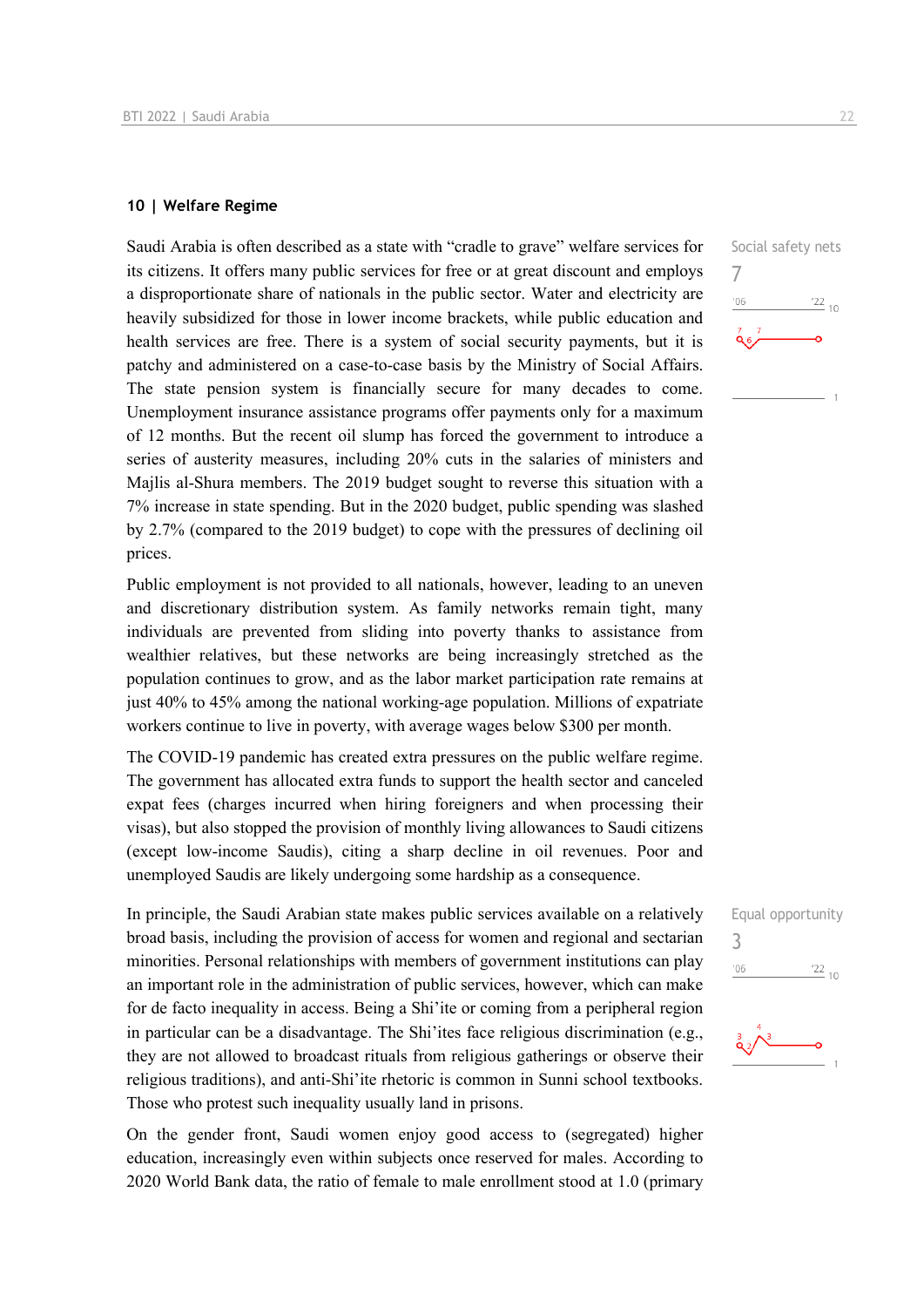education), 0.9 (secondary education) and 1.1 (tertiary education). In total, there were 3.1 million women or girls enrolled in school in 2019, along with 3.3 million men or boys. The literacy rate among women was 92.7% in 2017, compared to a 97.1% rate among men. However, women's job opportunities are largely restricted to sectors such as health and education. Through its Vision 2030 program, the government has recently pushed with some success for women's employment in the retail sector, though conservative forces have lashed out against such measures. Women's labor market participation has greatly increased in the wake of the government's labor market "Saudization" campaign. In international comparison, however, the workforce participation rate among women still remains very low, at 15.9% in 2018, and falling slightly to 15.8% in 2019 and 2020.

#### **11 | Economic Performance**

In recent years, Saudi Arabia's economic growth has been disappointing. After poor to moderate growth rates from 2012 to 2016 (average growth rate was 3.28% during these years), annual GDP growth fell into negative territory (-0.857%) in 2017. The growth rate was -1.3% in 2019, and the IMF has projected a further dip in real GDP growth of -5.4% in 2020. However, the forecast for 2021 is 3.1%. Most of the positive growth rates before 2017 were driven by strong increases in state spending, and the private sector's long-term capacity to drive growth independently of state spending remains in doubt. There is no public external debt. The Saudi government's total public debt amounted to 22.79% of GDP in 2019, but jumped to 33.4% in 2020, largely due to social spending pressures created by the pandemic. The trade balance has traditionally been strongly positive, largely due to oil revenues. The unemployment rate remained at a constant 5.9% through 2019 and 2020. The kingdom did not receive significant foreign investment in 2019, with the incoming total amounting to just 0.6% of GDP.

The economy remains precarious in the long term, due to fluctuations in oil prices and the impact of COVID-19. These two factors are gradually depleting foreign currency reserves (falling from \$514.96 billion in 2019 to \$441.2 billion in 2020). In the long term, private employment generation for Saudis is likely to be insufficient to accommodate the estimated 300,000 new entrants to the labor market per year, in part because wage levels are strongly differentiated between "cheap" expatriates and more expensive Saudis in most sectors, and in part due to the COVID-19 economic crisis. Even if the "nitaqat" system of quota-based Saudization in private employment has produced some initial successes, it is not clear what proportion of the Saudis now in formal jobs are in fact productively employed, or how many more the private sector can accommodate without a serious impact on its profitability and growth.

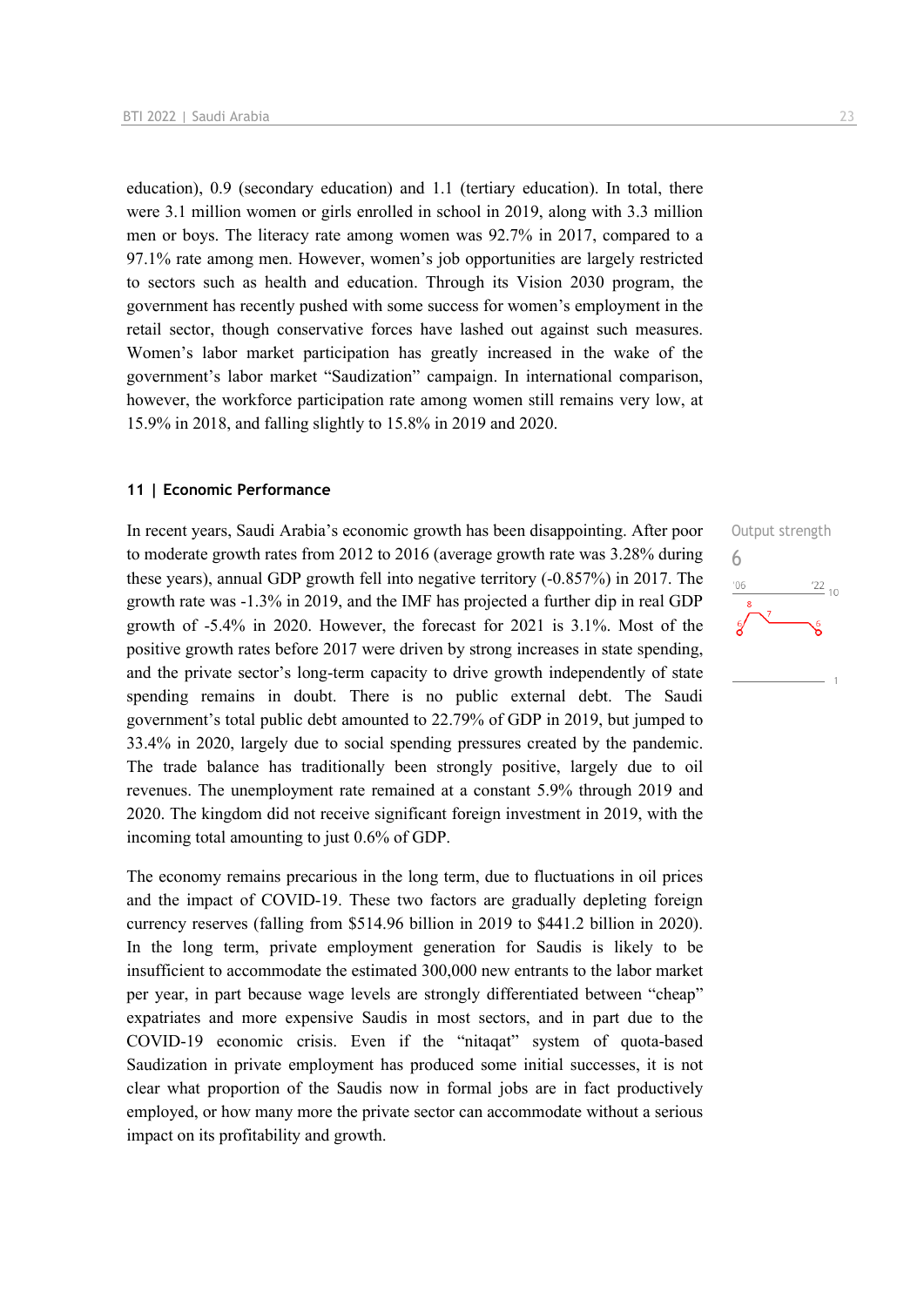#### **12 | Sustainability**

The environment has become a significant issue in Saudi Arabia, particularly in the context of very large development projects. The media often highlight environmental issues. In the face of local gas shortages and rapidly increasing domestic oil consumption, renewable energy has become a particular focus of national debate. State oil giant Saudi Aramco, as well as the new King Abdullah City for Atomic and Renewable Energy (KACARE) are the leading players in this field. Environmental assessments for new projects are usually treated cavalierly. There is a lack of robust follow-up mechanisms, and KACARE has struggled to build administrative capacity. In May 2019, the Saudi Ministry of Environment, Water and Agriculture signed a multimillion-dollar agreement with the U.N. Environment Program to build institutional and human capacities to protect the environment. Under the agreement, Saudi Arabia would host U.N. experts in the field of environmental laws and regulations, climate change and waste management, air quality management, and other similar areas.

Mass awareness of environmental threats and concerns is low but seems to be growing. Saudi Arabia's G-20 presidency in 2020, while somewhat hampered by the COVID-19 pandemic, included various environmental issues on its agenda. However, the Saudi Environmental Society, a non-profit organization created in 2006, has remained mostly inactive. The average Saudi household produces large amounts of garbage and consumes as much energy as a U.S. household, considerably more than the European average. The government's solar energy agenda is ambitious, but activity on the ground has to date been thin, with domestic oil and gas consumption growing at an annual rate of up to 10%. Environmental awareness is not deeply anchored in the public or bureaucratic consciousness; nor is the formal obligation to perform environmental impact assessments.

Education expenditure rose sharply in the course of the oil boom in the early 2010s, accounting for a quarter of the national budget in recent years and reaching close to 10% of GDP. The quality of public education has not necessarily increased at the same rate, however. Saudi scores in the Trends in International Mathematics and Science Study (TIMSS), an international math and science skills benchmarking exercise, has not improved over the years, and it remains among the worstperforming countries. In the 2015 TIMSS report, Saudi elementary- and secondaryschool students' scores in mathematics and science were among the world's lowest (and indeed, were the lowest at the secondary level). In the 2019 TIMSS competition, Saudi students' performance improved, but still continues to lag well behind students from advanced countries, and even students from other Middle Eastern countries.



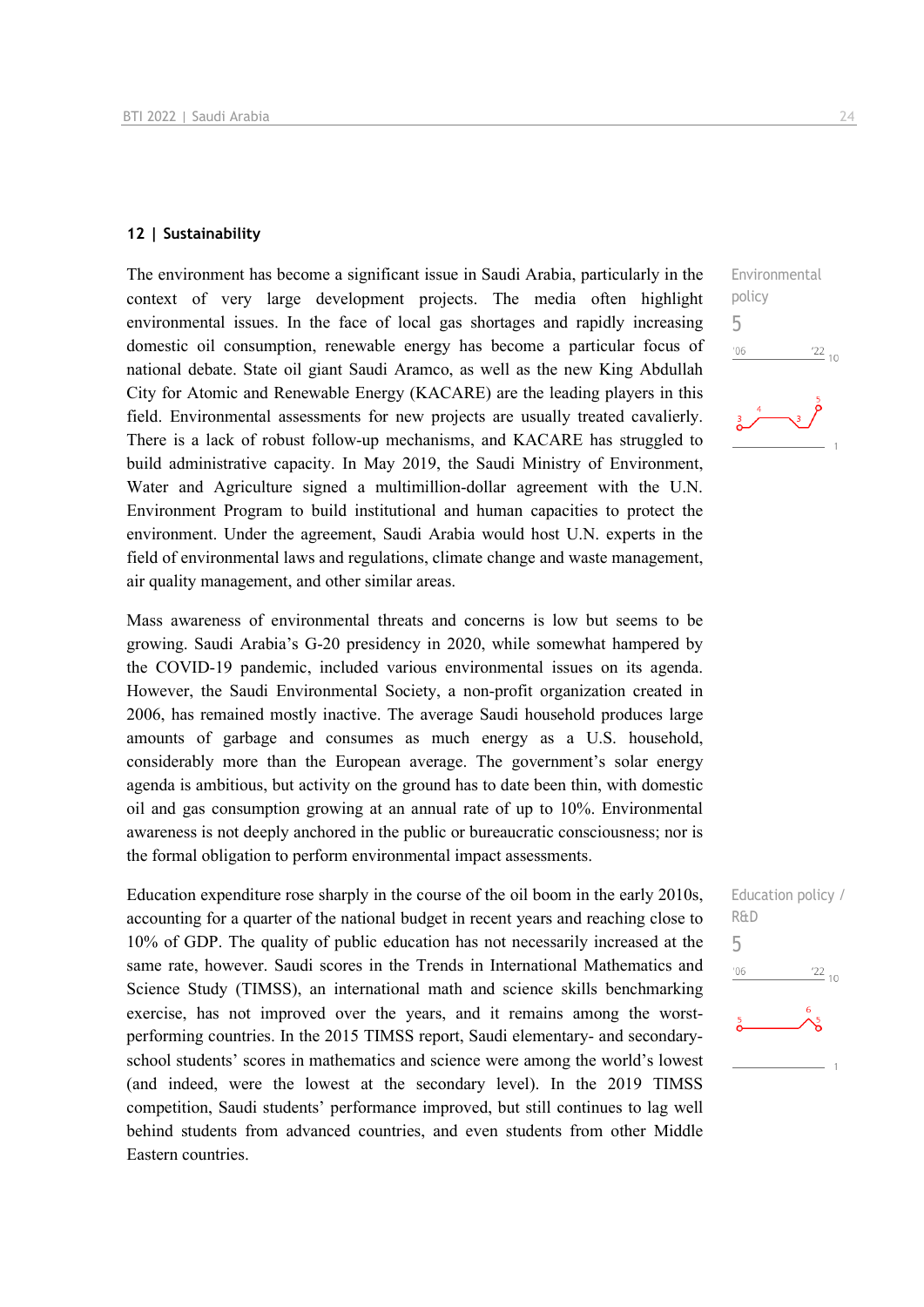The number of private schools has grown, and many private universities have recently been licensed. Access for the poor remains a problem, however. The overall literacy rate was 95.3% in 2017, and the country's score on the U.N. education index was 0.789 in 2019. As in most other Arab countries, R&D spending in Saudi Arabia remains very low. No recent statistics on R&D spending are available; the latest available figure was for 0.82% of GDP in 2013. Aramco and state heavy-industry giant SABIC are the only corporate entities engaging in significant and increasing amounts of research, sometimes in cooperation with the (state-run) King Abdullah City for Science and Technology. With the exceptions of the King Abdullah University of Science and Technology and the King Fahd University of Petroleum and Minerals, public universities are of medium or low quality. The primary school enrollment rate in 2018 was 95%. Additionally, regional imbalances in education remain, and there is no clear long-term strategy for addressing this issue.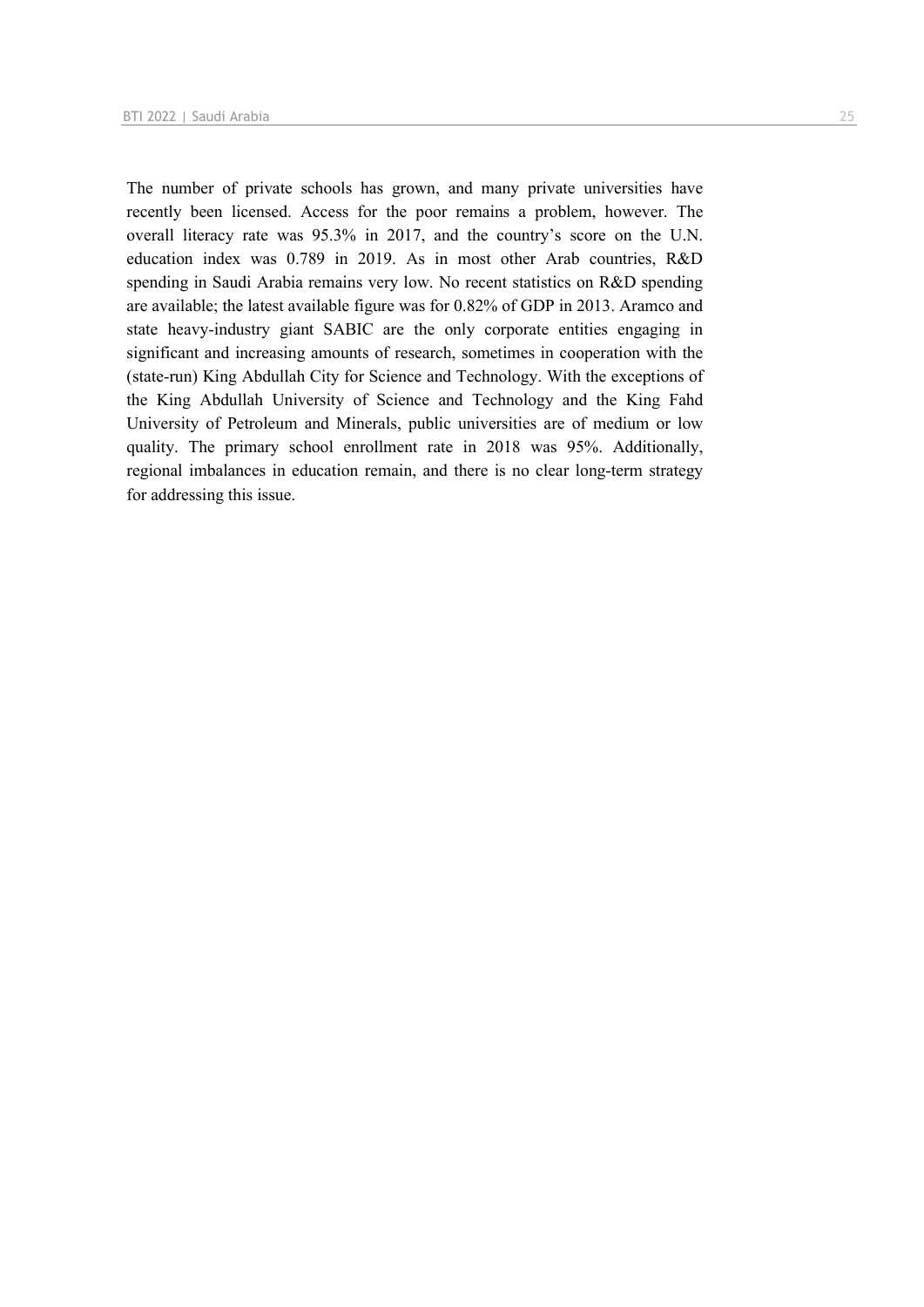## Governance

## I. Level of Difficulty

Structural constraints on governance in Saudi Arabia are moderate, as the state has considerable resources. But this advantage has been compromised by the kingdom's war on Yemen and the recent decline in global oil prices, creating problems of governance under the coronavirus pandemic (although the full effects of the pandemic are not as yet known) and in the region of Najran on the Yemeni border. This constraint will continue until the war ends and oil prices rebound. Saudi Arabia remains thinly populated relative to its size, however. This increases infrastructure costs and makes it difficult to develop peripheral regions or to avoid an overcentralization of population and economic activity in big cities such as Jeddah and Riyadh. Moreover, the Saudi state suffers from capacity deficiencies due to the lack of an educated and skilled local labor force, the rentier mentality of many of its bureaucrats, and its limited or moderate penetration of society from a regulatory perspective. In addition, a certain number of skilled public officials especially within the higher ranks of the Saudi bureaucracy – in some cases even princes – have been sidelined by the increasingly authoritarian politics of MBS. This can make consistent implementation of policies difficult.

Under Saudi Arabia's authoritarian tradition, civil society associations have little scope to exist or operate. However, regional civil society traditions did exist in the kingdom before the onset of large-scale oil income in the 1950s. Since that time, the state has taken over many welfare functions, and has generally prevented the growth of independent organizations. Although there are numerous welfare societies with considerable resources, these exist in the shadow of the state. The same is true of religious organizations. There are no powerful independent unions, syndicates or issue-oriented groups in the kingdom, other than the chambers of commerce and industries. The only social structures most Saudis can rely on are small-scale informal networks of kinship and friendship. Government attempts since the mid-2000s to set up formal interest groups in a top-down fashion have not really caught on; comparatively apolitical welfare associations and charities have seen considerable expansion, however. In the wake of the Arab uprisings, younger urban Saudis have engaged in sporadic grassroots activism on a variety of social issues, but without drawing on firm organizational structures, and gaining no general popular support.

**Structural** constraints 3  $n<sub>6</sub>$  $\frac{22}{10}$ 

Civil society traditions 10 $\frac{22}{2}$  10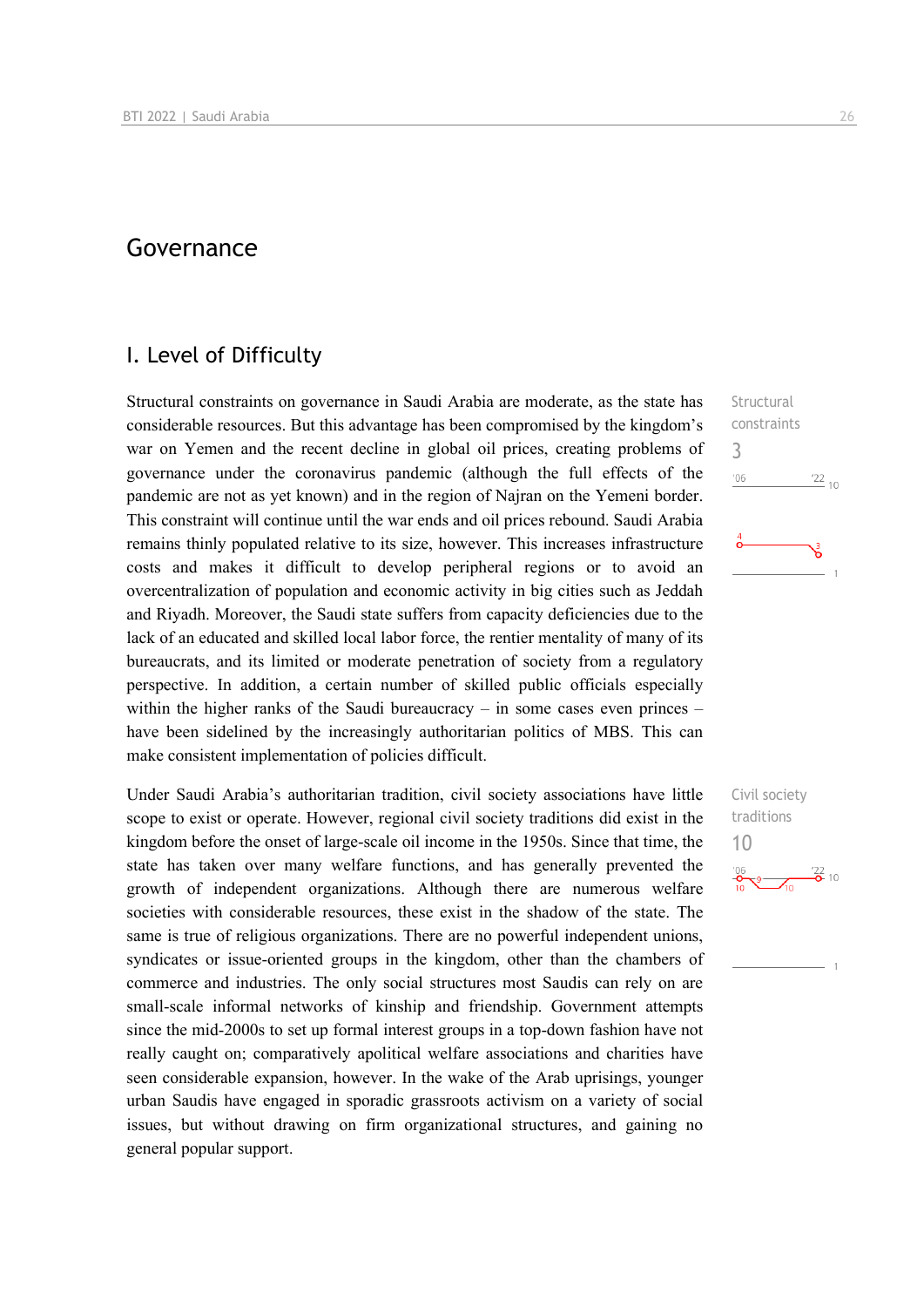Saudi Arabia suffers from a variety of low-level conflicts – tribal, sectarian and gender. Conflicts over identities, particularly between the Shi'ites and the Sunnis (primarily in the eastern al-Sharqiya province, where the Shi'ites dominate), as well as women's protests against intrusive male domination, remain strong. However, the Saudi state and its patronage networks have to date been strong enough to prevent the emergence of significant organized challenges by sub-state identity groups or other communities. Violent incidents have mostly been limited to the Shi'ite minority in the al-Sharqiya province, where the overall level of sociocultural integration remains rather low. The town of Awamiya in the Qatif region, for example, has experienced repeated violent clashes since 2011, with police forces regularly opening fire and killing or wounding demonstrators or executing Shi'ite leaders. Spillover threats from the war in Yemen have become a constant possibility on Saudi territory along the southern border and occasionally even up to the capital, Riyadh, mainly resulting from Houthi rocket attacks.

The monarchical system of rule is otherwise supported or accepted by most Sunni Saudi citizens. Under the stress of the COVID-19 pandemic, domestic violence against women has increased in many countries, but no major report of violence has emerged from Saudi Arabia. Given the male guardianship system, and the fact that only a few relatively weak organizations providing support for women exist, this may be due to the low level of critical reporting in the country rather than the true absence of domestic abuse. Saudi journalists are not able to report on such events and developments freely.

## II. Governance Performance

#### **14 | Steering Capability**

Under the late King Abdullah, Saudi Arabia initiated gradual economic and sociocultural reforms, reflecting a clear commitment to loosening some of the rigidities of the patriarchal Saudi society. But consistent follow-up on long-term reforms has been deficient, and policy initiatives sometimes have a knee-jerk quality. King Salman's broader domestic policy priorities have been upset by the Yemen war and high-profile involvements in regional affairs. MBS, the king's ambitious son, is trying to modernize the kingdom through the Vision 2030 program but is facing opposition from forces including the Wahhabi religious establishment. While in part intended to wean Saudi Arabia from its dependence on oil revenues and diversify the economy, Vision 2030 is also a grand plan to modernize Saudi society and culture. Although it is moving slowly, the plan aims to improve women's socioeconomic lot, defying the resistance of the Wahhabi clerics.

#### **Question** Score

| Prioritization |                 |
|----------------|-----------------|
| 5              |                 |
| '06            | $\frac{22}{10}$ |
| $\overline{4}$ |                 |
|                |                 |

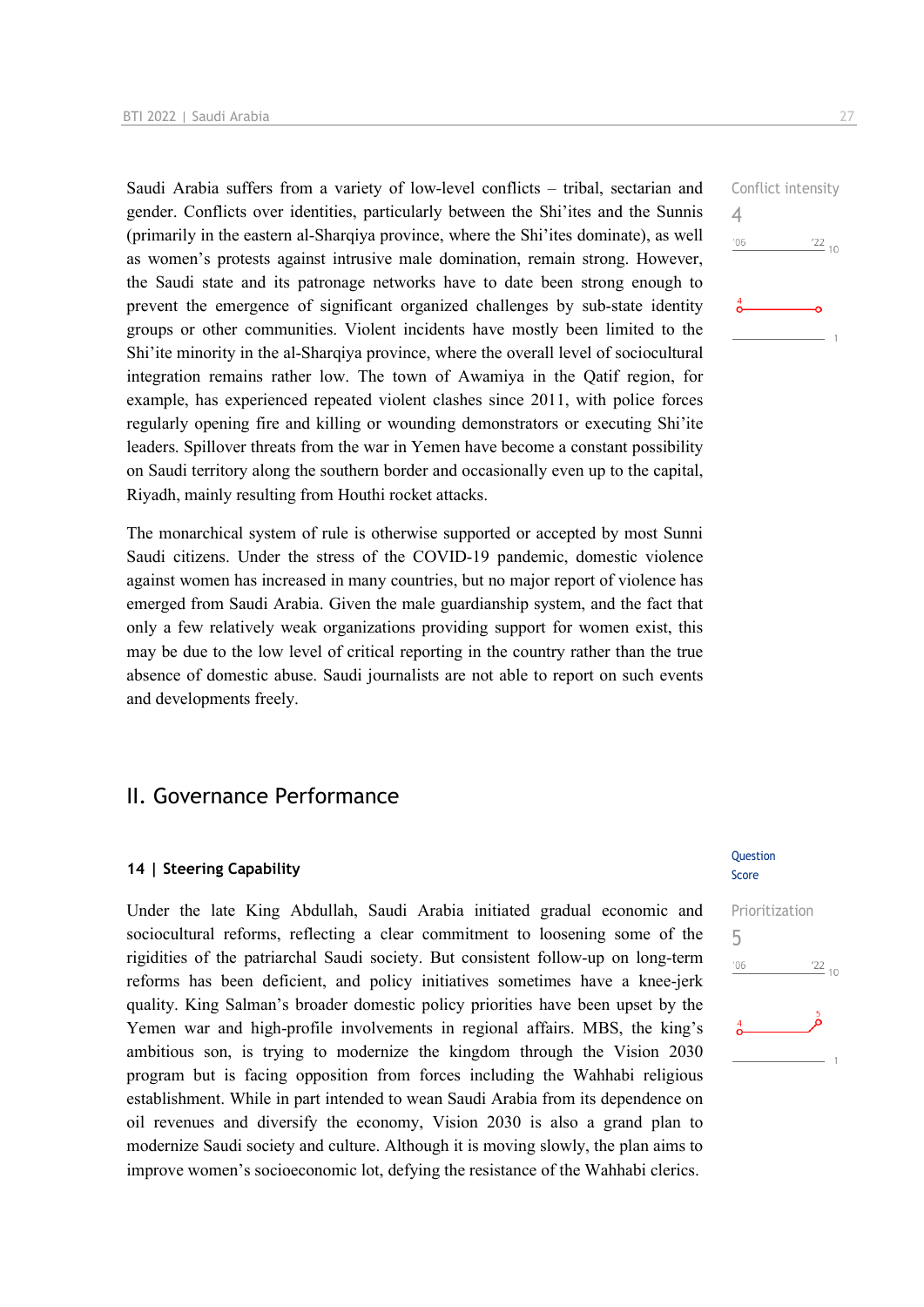As usual, there is strong apathy toward substantial political change; Abdullah's very careful agenda of political opening was abandoned after his death in 2015, and even reversed after the Arab uprisings, when the regime cracked down on dissidents. Enabling serious popular participation in the form of national elections, fiscal accountability to the public on the part of the government or the freedom of organizations are not topics given credence within the national strategic debate. Among the senior princes, styling oneself as "reformist" or "conservative" is as often a tactical move as it is a reflection of genuine ideological conviction. The primary consideration remains the survival of the Al Saud regime at any cost.

In March 2020, seeking to counter the impact of COVID-19, the government announced incentive packages of \$61 billion targeting the private sector, including a wage subsidy of 60% for Saudi employees working in the private sector for a period of three months.

Traditionally, Saudi Arabia has been opposed to any serious political reform program, and the few steps that have been taken – such as municipal elections or the licensing of specific interest groups – have been inconsistently implemented. The oil boom and extensive welfare regimes have reduced pressure for political reforms, while the Arab uprisings led to instinctive rejection of constitutionalist demands.

On the economic reform front, considerable modernization has taken place since WTO accession in 2005. Two major current economic transformation initiatives include the ongoing privatization of the economy and the measures being implemented in the context of the Vision 2030 plan. The gradual opening of the capital market and the creation of a commercial court system are aiding the transformation process. However, progress on Vision 2030 has stalled, in part due to the outbreak of the COVID-19 pandemic. The pandemic-driven nosedive in oil prices has generated extra budgetary constraints, forcing the government to divert \$8 billion from the Vision 2030 budget normally earmarked for financing modernization efforts. A generous package of financial and fiscal initiatives is strongly supporting the private sector, however.

The kingdom has a shortage of vibrant and dynamic government administration officials able to implement reforms at a comfortable pace. Although some reforms are seen through effectively – such as the involvement of private investors in the water and power sectors – others have been badly hampered by bureaucratic infighting and sluggishness.

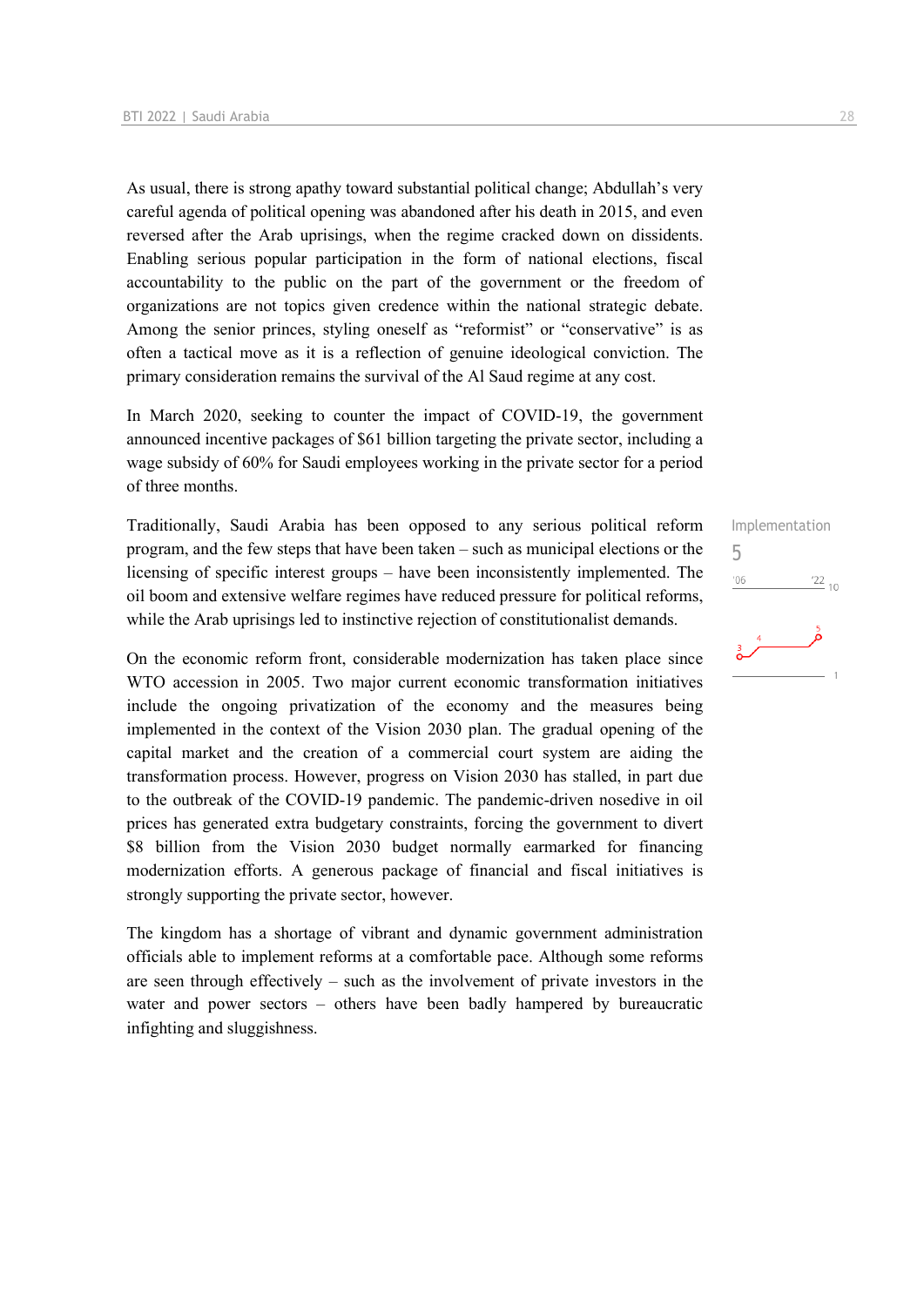In recent years, Saudi Arabia has shown somewhat increased political flexibility in some policy areas. The handling of the oil revenue inflow in the early 2010s indicated that some learning has taken place since the 1970s oil boom, when more money was squandered more rapidly. Labor market reform and "Saudization" have also been tackled in a more systematic fashion since 2011. Similarly, King Abdullah's willingness to engage in some limited cultural and political opening indicated that he recognized the political problems caused by Wahhabi cultural rigidity. MBS's policies of granting women the right to drive and allowing female spectators to attend sporting events point to the opening of a new era of cultural flexibility in the kingdom.

As in other countries, the COVID-19 crisis has created a new policy learning experience for the Saudis. The government was quick to respond to economic priorities and to the sociocultural needs of citizens. Education went online rather quickly, and restrictions on social gatherings were imposed to contain the pandemic, with considerable success. Different public departments and ministries largely performed well despite previous criticisms of bureaucratic immobility and dysfunction. The complex structure of the Saudi administrative system, along with the political clienteles attached to it and to the Al Saud family, limits the pace of large-scale change in the kingdom. Nevertheless, MBS and the country's people are learning gradually.

#### **15 | Resource Efficiency**

In the past decade, the balance of current and capital spending has much improved, allowing for considerable infrastructure investment. However, lower oil prices have led to reduced capital spending in the medium term. National budget targets have regularly been exceeded by more than 10% of GDP. There is a sense among many technocrats and businessmen that project costs have been inflated in recent years (there was a sense of unlimited resources that allowed private contractors to seek rents). When it comes to specific allocations, budgets remain nontransparent, and closing accounts are not usually published.

Some inefficiencies are deeply embedded in the state apparatus. The late King Abdullah had reined in princely corruption to some extent, but large institutions such as the ministries of Interior and Defense, both run by princes, remain unaccountable. Many agencies remain overstaffed; despite the decline in oil prices, dismissal of surplus personnel is practically impossible. There are at least twice as many Saudis employed by the state as by the private sector, despite the policy of Saudization. The Ministry of Human Resources and Social Development generally plans the civil manpower and serves the government's need for competent civil servants.



Efficient use of assets 5 $\frac{22}{10}$  $n<sub>0</sub>$ 

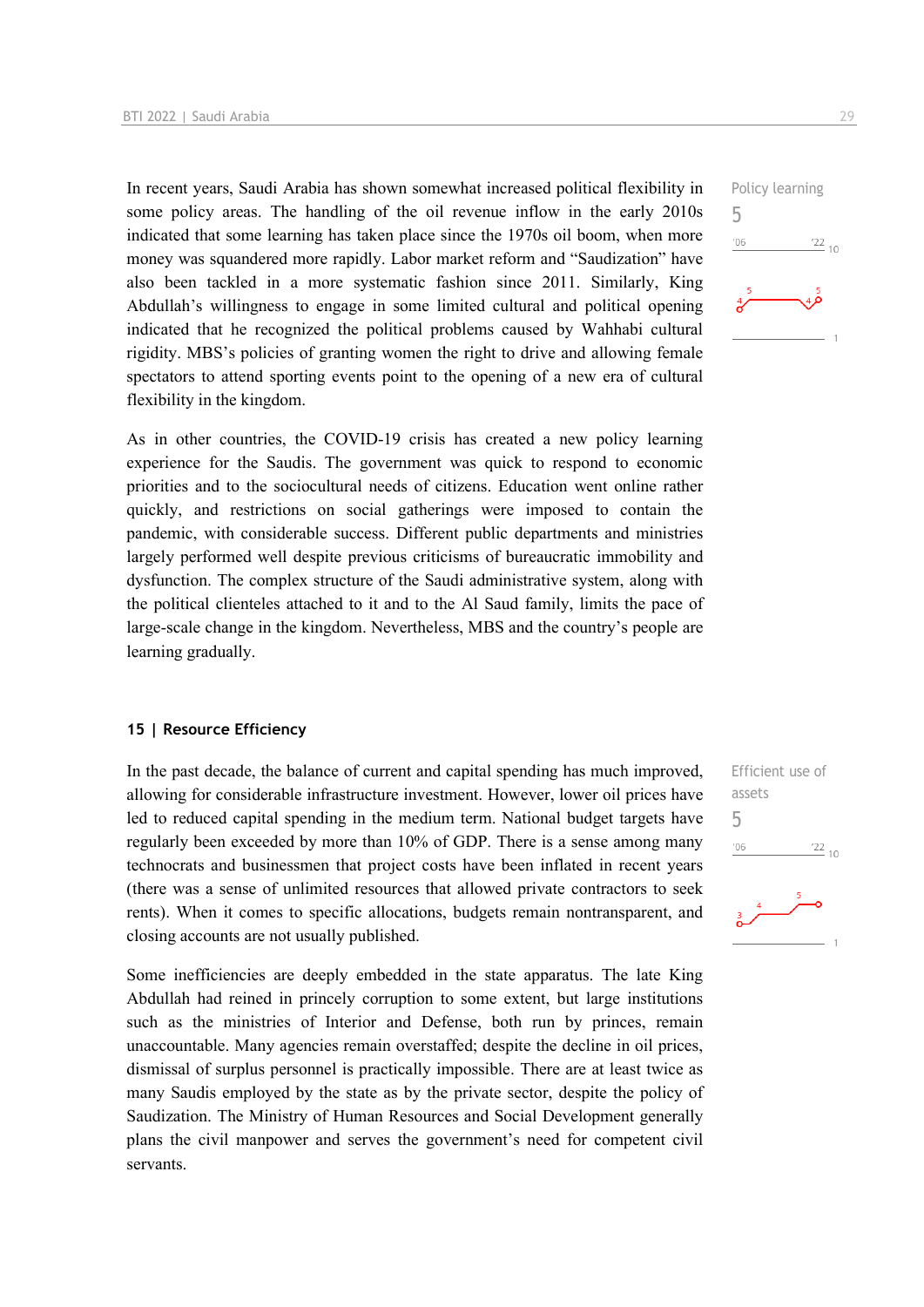Good governance principles have not pervaded the bureaucracy; it remains opaque, over-centralized and unaccountable. Still, compared to many other oil states, the Saudi state is reasonably efficient, and it includes several pockets of efficiency that are tasked with high-priority functions and are relatively autonomous from the rest of the state apparatus. King Salman, soon after his ascension to the throne, abolished a number of ministerial committees and appointed several new ministers, but to date has launched no long-term administrative reform agenda. The Saudi executive and administrative apparatus have responded to the COVID-19 pandemic fairly well in terms of shifting priorities and reallocating resources.

The Saudi system of authority is highly centralized, with redundancies and overlapping responsibilities in implementation still existing at the ministerial level and below. Interministerial coordination is weak, as communication tends to be vertical rather than horizontal, while on the level of the most senior agencies (the royal court, the ministries of Defense and Interior) it can be hampered by the personalization of power, as has happened under Crown Prince Mohammed bin Salman. Policies and procedures which involve more than one institution often suffer from inconsistencies. Policy areas such as education and health have traditionally remained fragmented, as large institutions such as the ministries of Defense and Interior have their own educational and health establishments. In some cases (e.g., labor and water issues), responsibilities have been consolidated, but in others this has not been technically or politically feasible.

The COVID-19 pandemic response resulted in a big change in policy coordination. The ministries of Health, Civil Aviation, Finance, and Education showed the way. Led by the Crown Prince, the Ministry of Finance made bold decisions in economic matters, the civil aviation authority took bold steps to bring back Saudis stuck abroad, and the Ministry of Health ministry provided free health care to citizens, including vaccinations. The Ministry of Education expanded citizens' network access, enabling students to engage in online learning. In brief, coordination in the pandemic crisis management was excellent.

Corruption in Saudi Arabia has always been quite prevalent at the most senior levels of the government, and there has been a gradual trickle-down effect in recent years due to slowly rising costs of living and stagnating wages. That said, certain government institutions have traditionally been seen as largely corruption-free, including the state oil company, Saudi Aramco; the central bank (SAMA); and the Royal Commission for the Industrial Cities of Jubail and Yanbu, though in reality this may not be the case. For example, Aramco reportedly received suspicious payments from Petrobas, the Brazilian state oil company, between 2014 and 2016.

The government has created several intra-bureaucratic integrity mechanisms, including an administrative supervision agency and a disciplinary board for bureaucrats, but these do not report systematically on their activities, and cannot touch large fiefdoms such as the ministries of Defense or Interior. The new



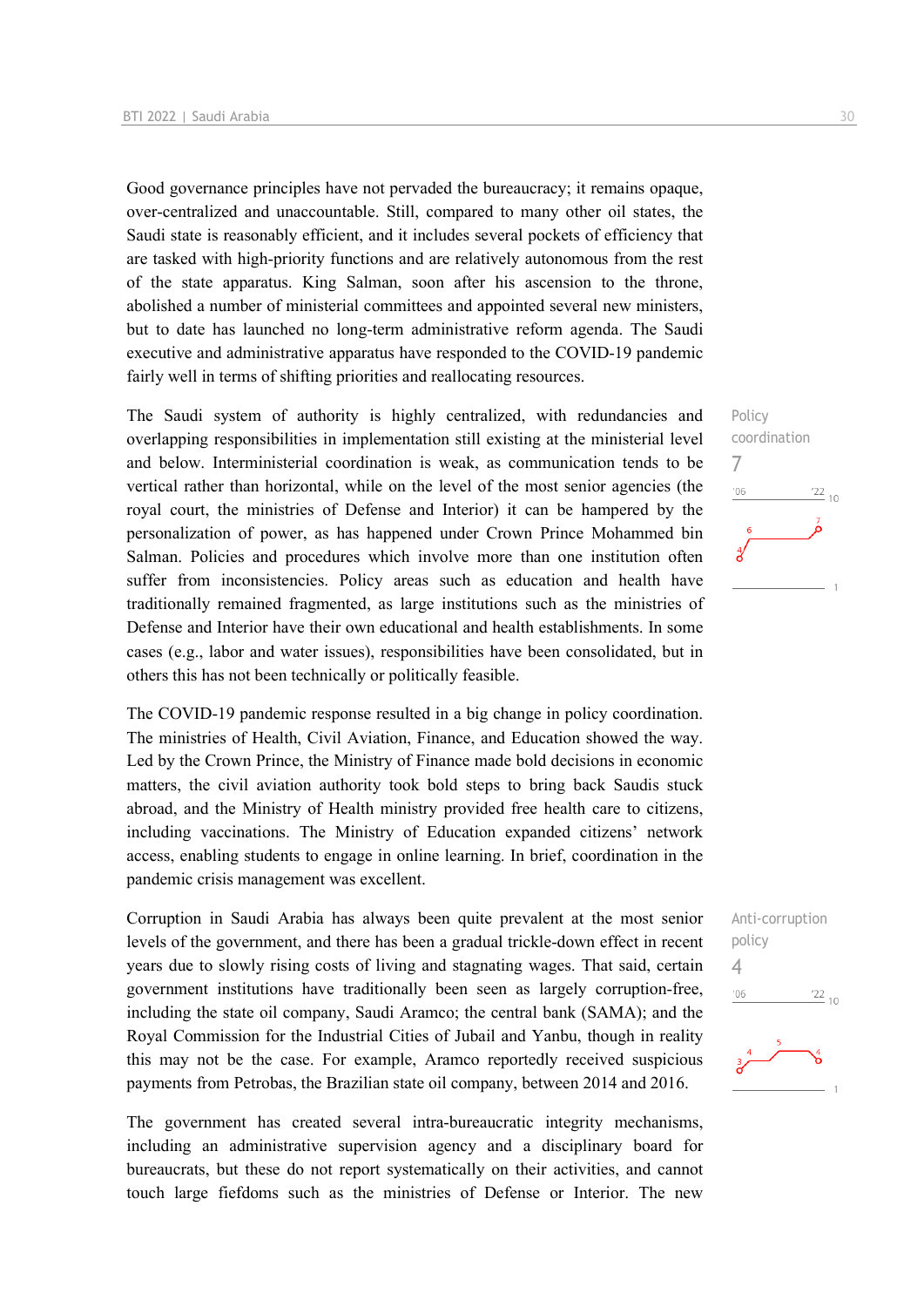Oversight and Anti-Corruption Authority has mostly concentrated on issues of public-service quality and low-level corruption and has repeatedly complained about the lack of cooperation from other ministries. Under the COVID-19 crisis, the anti-corruption authority has become more active in arresting low-level state employees involved in bribery, fraud, and abuse of influence and power, but higherlevel figures remain untouchable. Some see MBS's anti-corruption policy as a pretext being used to appropriate assets from powerful groups in the establishment to expand his own power.

#### **16 | Consensus-Building**

In terms of achieving a political consensus with respect to democracy in Saudi Arabia, the consensus currently seems to pertain to the broadly Islamic nature of the state. The Al Saud rulers are generally supported by the people, though there are disagreements about the extent of their involvement in day-to-day politics. Opposition to the royal family comes from three different parties – the al-Qaeda jihadists, the Shi'ites in the eastern al-Sharqiya province, and the moderate Sunni Saudis (the non-acknowledged Islamic Ummah Party, for example). Conversely, there is no consensus on democratization, a concept that remains alien to important parts of Saudi society and is generally poorly understood. Nor is there general agreement within the elite with respect to steps toward political liberalization. King Abdullah was willing to concede some token aspects of political opening, but under King Salman, the door to democratic reforms has been effectively closed, and MBS, despite his Vision 2030 modernization program, has avoided political reforms.

Consensus on the importance of the market economy and on the need for gradual economic reform is broad-based among senior princes, technocrats and merchant families. Such a consensus conforms well with the broader Islamic political and economic system, as private ownership and individual entrepreneurship are well recognized in the Islamic religious system.

There are no reformers at the top levels of government who are advocating for democratization. When it comes to other types of reform, senior princes have been able to cast vetoes against specific policies in the past. King Salman remains committed to this tradition or pattern of practices; his son Mohammed bin Salman is open to economic but not political reforms. It appears that any demand for democratic reforms would be resisted. Since the Saudi political system is authoritarian, pro-democracy forces have little ability to make themselves heard.

The country's hardline Wahhabis, who have currently been politically checked by the crown prince but can nonetheless muster considerable popular support, represent another major obstacle to reform. Generally, even forward-looking reforms lack a democratic framework, and are not the product of democratic forces.





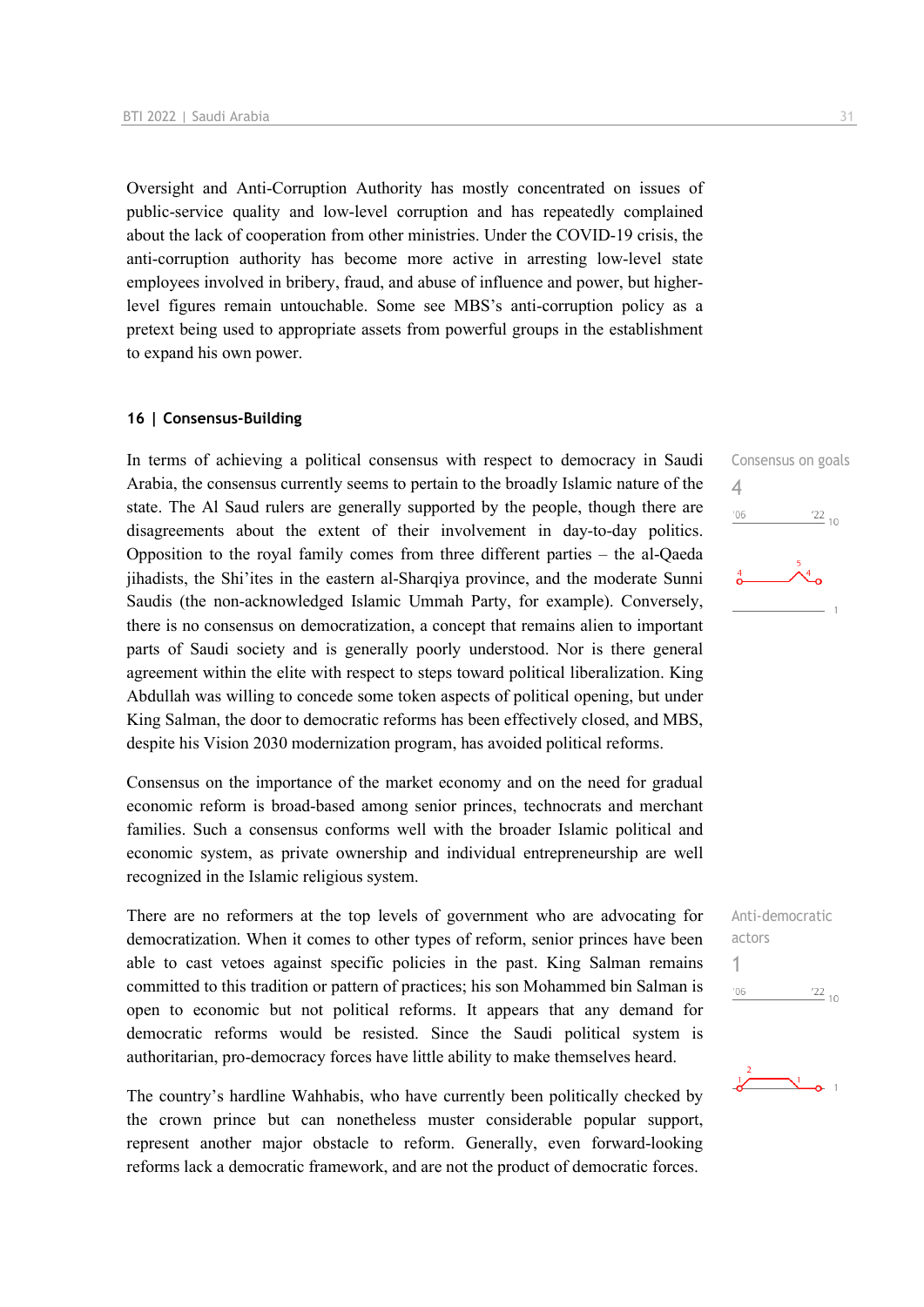The political and social reform drive seeking to mitigate conflicts between ethnic and religious factions evaporated after reformist King Abdullah passed away in 2015. Different marginal groups – be this due to geography, religion or gender – generally perceived him as the best hope they had among the senior princes. King Salman is a more conservative leader, has stronger links to the traditional central Arabian forces of conservatism and pursues hardline policies. The execution of Shi'ite leader Sheikh Nimr al-Nimr in January 2016, despite questions about the process in his trial, is an example; this escalated tensions in the eastern al-Sharqiya province, and also across the borders with Iran. The total number of executions of regime opponents and other criminals shot up to 180 in 2019, but fell back to 27 in 2020.

The Al Saud monarchy remains historically and ideologically tied to a Wahhabi brand of Islam that is exclusivist, patriarchal and extremely conservative, and has been identified with the supremacy of elites from the central province of Najd. Senior royal advisers and leaders of the religious establishment still stem predominantly from this area, and the inclusion of other groups does not automatically imply equality. Large-scale clashes between sectional interests cannot be totally ruled out. Growing opposition to MBS and his authoritarian politics from within the Saudi ruling family occasionally makes headlines, despite the crown prince's tight grip on the security apparatus.

There is little in the way of "formal" civil society with which the regime can engage in the course of policy deliberation, with the notable exception of the private sector, which is relatively well organized through chambers of commerce and industry. Other formal interest groups created in the course of the mid-2000s wave of reforms (such as various professional organizations, a pensioners' association, and human rights and consumer rights societies) are still largely excluded from policy consultation processes. However, social interests can be informally represented through religious, tribal and community leaders who engage with princes, or more indirectly, through the information-gathering services provided by the princes' various hangers-on. The capacity of these channels to represent the interests of an increasingly complex society is limited, however.

There is little information about the degree of civil society participation in the development of COVID-19 response measure. The whole show is run and managed by the government.





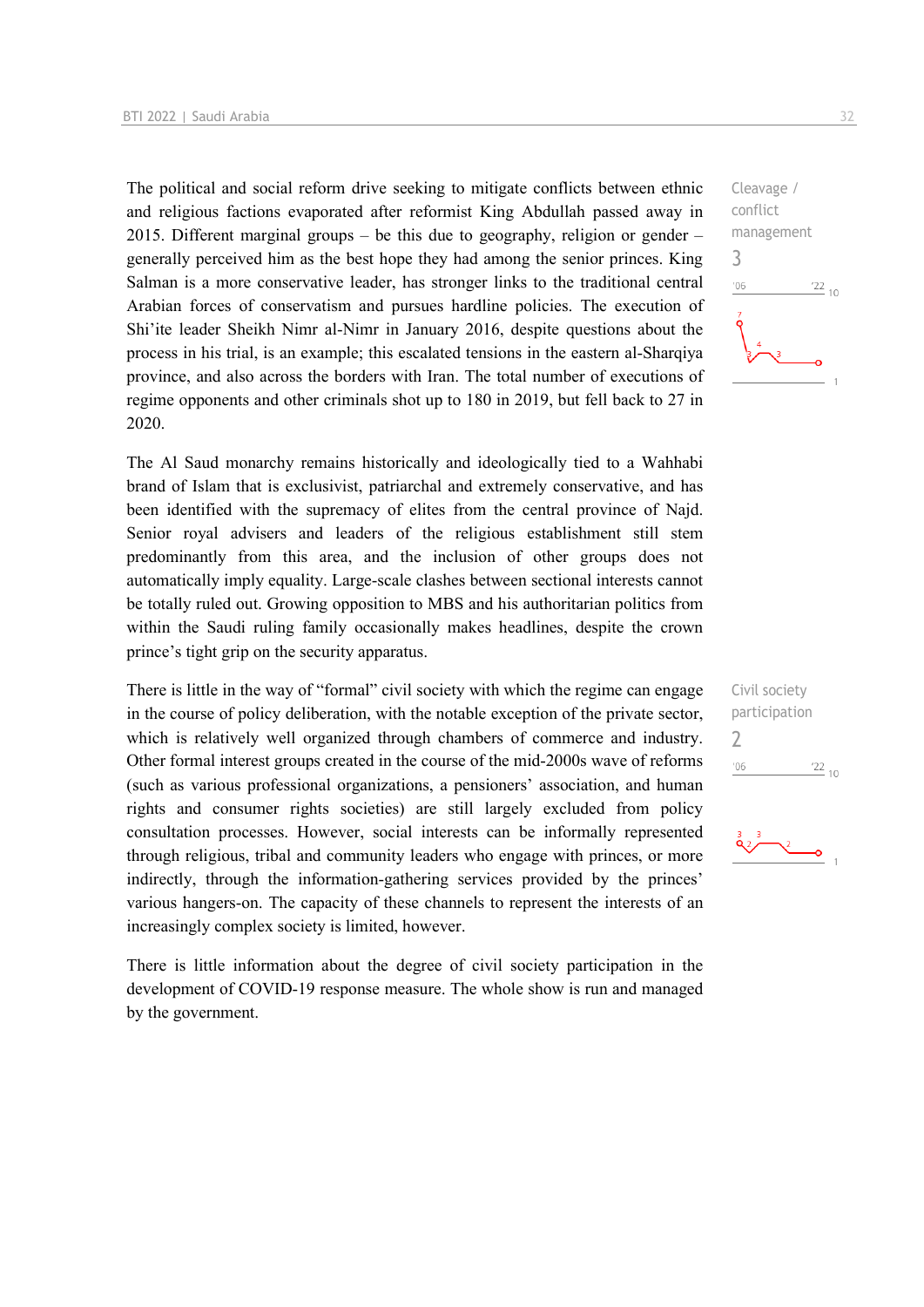The use of violence in Saudi Arabia is not uncommon; for instance, it has in the past been wielded against militant Sunni groups and Shi'ite uprisings in the eastern al-Sharqiya province. The main perceived injustice is that the country is a very socially and culturally exclusive system controlled by social and religious elites from Najd. Former King Abdullah took significant symbolic steps toward bringing previously excluded groups (women, Shi'ites, non-Hanbali Sunnis (especially Sufis), tribes based in poor regions, etc.) back into the fold. Even under the pandemic, the situation did not change; injustices against opposition groups of various forms, including arrests of women, have continued unabated. In the wake of the war on Yemen, King Salman's government has courted the previously marginalized non-Sunnis, particularly the Ismaili Shi'ites in the Najran region bordering on Yemen, with the aim of keeping them loyal to the kingdom and preventing any cooperation with the Houthi rebels. However, there has to date been no national commission tasked with investigating perceived or real social and cultural injustices in the kingdom.

#### **17 | International Cooperation**

On certain occasions, the Saudi government has been relatively good at accepting and integrating technocratic or consultant-driven advice from international organizations, both private and public. This has been demonstrated in the course of WTO accession, in the management of independent water and power projects, in the upgrading of the capital-market regulation, and most recently in the May 2019 agreement with the U.N. Environment Program (UNEP) to develop state environmental protection and management capacities.

That said, as the kingdom pays for its consultants, international actors have limited leverage over the implementation of policies, and it is in this phase that special interests in the bureaucracy can often stall or alter the course of reforms. However, under the Vision 2030 development plan, bureaucratic wrangling is diminishing. And the government's successful policy coordination in response to the COVID-19 crisis promises better policy coordination under Vision 2030.

On political issues, the rather prickly Saudi elite almost uniformly rejects international involvement. In general, there is a strong sense of "Saudi exceptionalism," and attempts to counsel Saudis publicly on political change tend to backfire. Yet, the Saudi government is susceptible to external political pressures. Patronized by the Trump administration, MBS imposed a complete blockade on Qatar and has started a process of recalibration of relations with Israel since 2020.



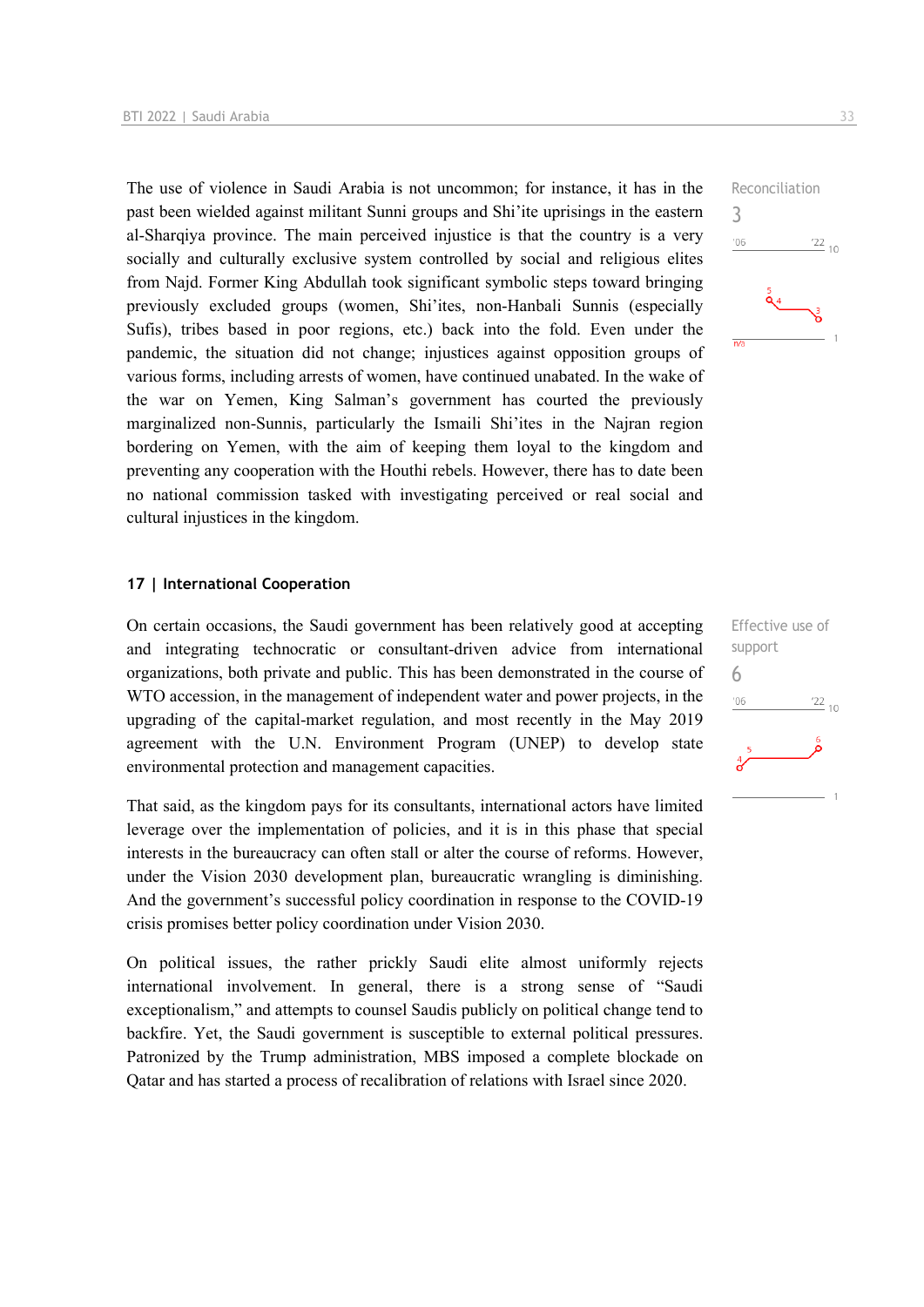Barring King Salman's muscular foreign policy approach in the Middle East, Saudi Arabia has always pursued a conservative foreign policy course and is generally considered a reliable partner by the West. However, this pertains to international diplomacy and economic cooperation, not to partnership in democratic reforms or human rights issues. The murder of Jamal Khashoggi directly implicated MBS and has greatly tarnished the image of the kingdom. The Saudi war on Yemen has created the worst humanitarian crisis in history – unprecedented sufferings for millions of Yemenis, especially women and children. Similarly, Saudi contact with Israel and the blockade on Qatar were heavily criticized by other regional states, and especially the Palestinians. Even in matters of economic change, Saudi Arabia is very conscious of its sovereignty, has been criticized for not fully implementing international obligations (recently under the WTO) and is very reluctant to subject itself to non-Saudi judicial mechanisms. There is little cooperation with political international non-governmental organizations (INGOs), such as Amnesty International or Human Rights Watch. Cooperation with development-focused bodies such as the World Bank, UNDP or the IMF has been closer. The kingdom chaired the powerful G-20 in 2020 and played a significant role in the global response to COVID-19. In March 2020, the kingdom donated \$10 million to the WHO to fight the pandemic.

Saudi Arabia took a leadership role in creating the League of Arab States (LAS) and the Gulf Cooperation Council (GCC), with the goal of working toward political and economic cooperation between the Arab states. At the regional level, it has also consistently supported the creation of a nuclear-weapon-free zone in the Middle East. However, it took a more aggressive player during the Arab Spring by siding more openly against regimes and movements perceived as hostile, be they Sunni Islamists like the Muslim Brotherhood or Shi'ite-led governments and movements. This led to very tense relations with the pro-Brotherhood regime in Qatar in June 2017, as well as with Shi'ite Iran. The hostile Saudi policy toward Qatar dealt a major blow to GCC cooperation, but the rift has recently been somewhat patched up. Differences between Qatar and Saudi Arabia continue to persist, as Doha insists on foreign policy autonomy to maintain relations with all parties, including Iran. But Riyadh's confrontational policy toward Iran remains a big foreign policy issue, as the two rival powers are deeply engaged in proxy wars in Syria and Yemen.

Hostility toward Iran has also pushed Saudi Arabia to explore contacts with Israel, with the goal of jointly countering Iranian power and influence. While the Saudi government does not formally recognize Israel, there have been some Saudi overtures to Israel in recent years that at first aimed at circumventing nuclear negotiations between the U.S. and Iran and are currently aimed at reducing Iran's influence in Iraq, Syria and Yemen. The kingdom indirectly supported Bahrain's and the United Arab Emirates' recent diplomatic recognition of Israel and is likely the next Arab state to establish formal relations with Tel Aviv.